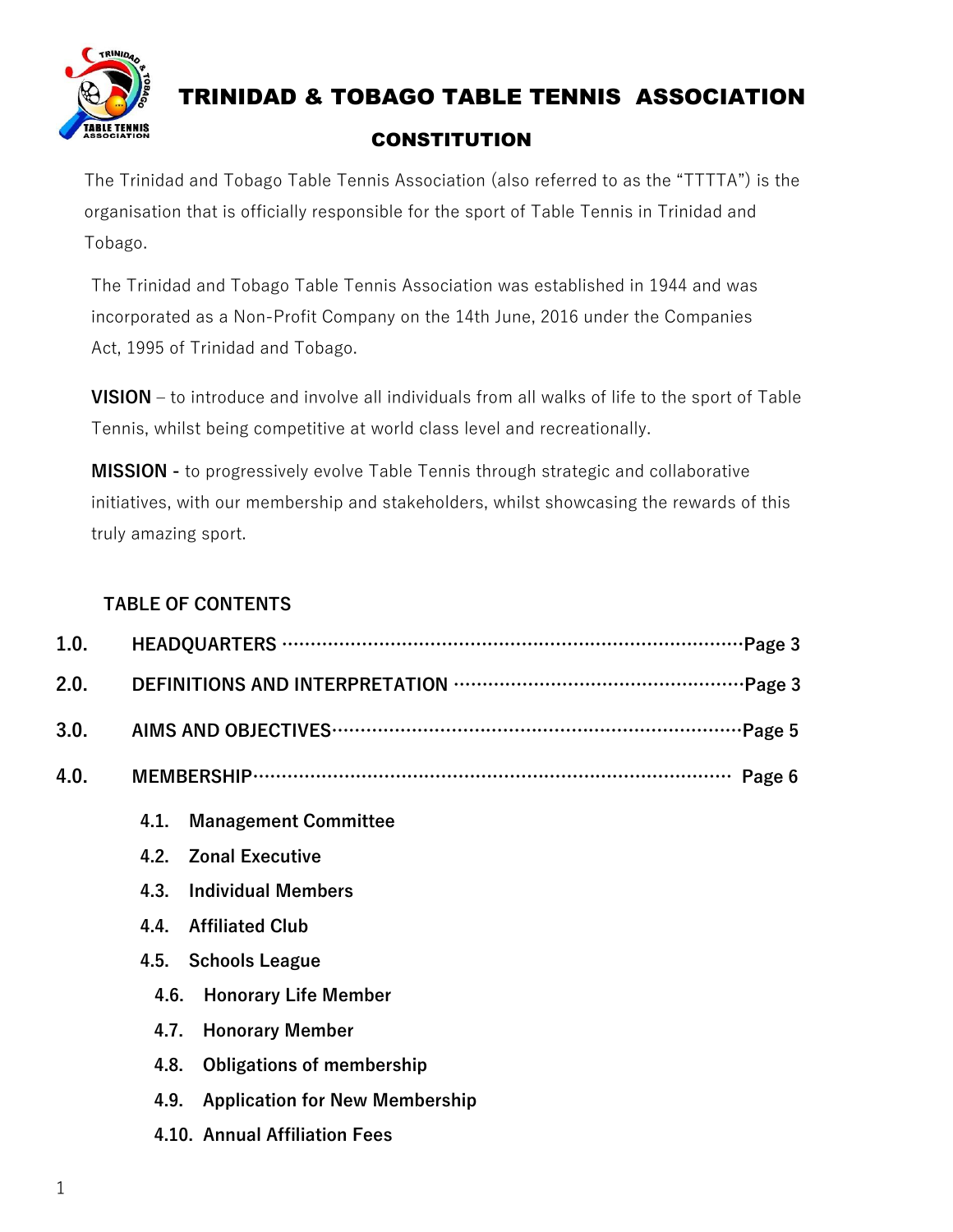

### TRINIDAD & TOBAGO TABLE TENNIS ASSOCIATION

#### **CONSTITUTION**

| 5.0. |                                                                                             |
|------|---------------------------------------------------------------------------------------------|
|      | 5.1. Composition of the Management Committee                                                |
|      | 5.2. The Powers of the Management Committee                                                 |
|      | 5.3. Obligations of the Management Committee                                                |
|      | 5.4. Duties of the Management Committee Members                                             |
| 6.0. |                                                                                             |
|      | <b>6.1. Election of Officers</b>                                                            |
|      | 6.2. Retirement of Officers                                                                 |
|      | 6.3. Term of Office                                                                         |
|      | 6.4. Vacancies                                                                              |
| 7.0. | STANDING COMMITTEES AND INDEPENDENT COMMISSIONS  Page 19                                    |
|      | 7.1. Composition and Duties of Standing Committees                                          |
|      | 7.2. Composition and Duties of Independent Commissions                                      |
| 8.0. |                                                                                             |
|      | 8.1. General Guidelines for Meetings                                                        |
|      | 8.2. Representation and Voting at Meetings                                                  |
|      | 8.3. Management Committee Meeting                                                           |
|      | 8.4. Emergency Management Meetings                                                          |
|      | 8.5. Annual General Meeting                                                                 |
|      | 8.6. Annual General Meeting Agenda                                                          |
|      | 8.7. Special General Meeting                                                                |
|      | 8.8. Zonal Meetings                                                                         |
| 9.0. | ZONES …………………………………………………………………………………… Page 29                                              |
|      |                                                                                             |
|      | 11.0. DISCIPLINARY, INTEGRITY AND ETHICS COMMISSION ································Page 30 |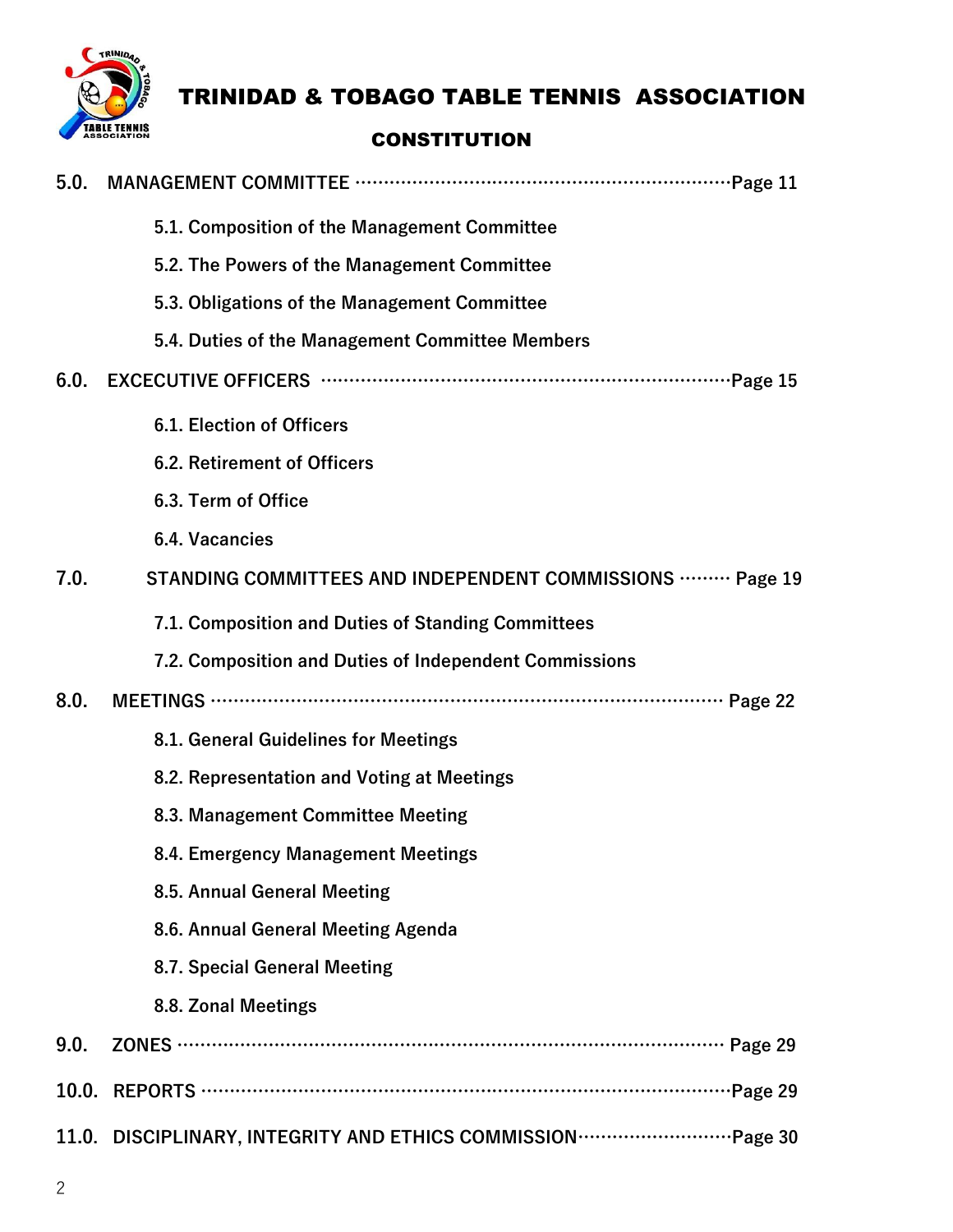

### TRINIDAD & TOBAGO TABLE TENNIS ASSOCIATION

#### **CONSTITUTION**

| 11.1. Disciplinary, Integrity and Ethics Matters                    |
|---------------------------------------------------------------------|
| 11.2. Duties of The Disciplinary, Integrity and Ethics Commission   |
| 11.3. Disciplinary, Integrity and Ethics Process                    |
| 11.4. Independent Appeal Commission                                 |
|                                                                     |
| 13.0. AMENDMENTS TO THE CONSTITUTION AND POLICIES ……………………… Page 34 |
|                                                                     |
|                                                                     |
|                                                                     |
|                                                                     |
|                                                                     |
|                                                                     |

#### **1.0. HEADQUARTERS**

The headquarters and address of the TTTTA shall be at the National Racquet Centre, c/o Eastern Regional Sports Complex, Orange Grove Road, Tacarigua.

#### **2.0. DEFINITIONS AND INTERPRETATION**

In this Constitution unless the contrary intention appears:-

- 2.1. **"AGM"** means the Annual General Meeting
- 2.2. **"Affiliation Fee"** means the annual membership fee charged by the TTTTA;
- 2.3. **"Association"** means the Trinidad and Tobago Table Tennis Association;
- 2.4. **"Conflict of Interest"** means a situation in which an individual member is in a position to derive personal or family benefit from actions or decisions made in an official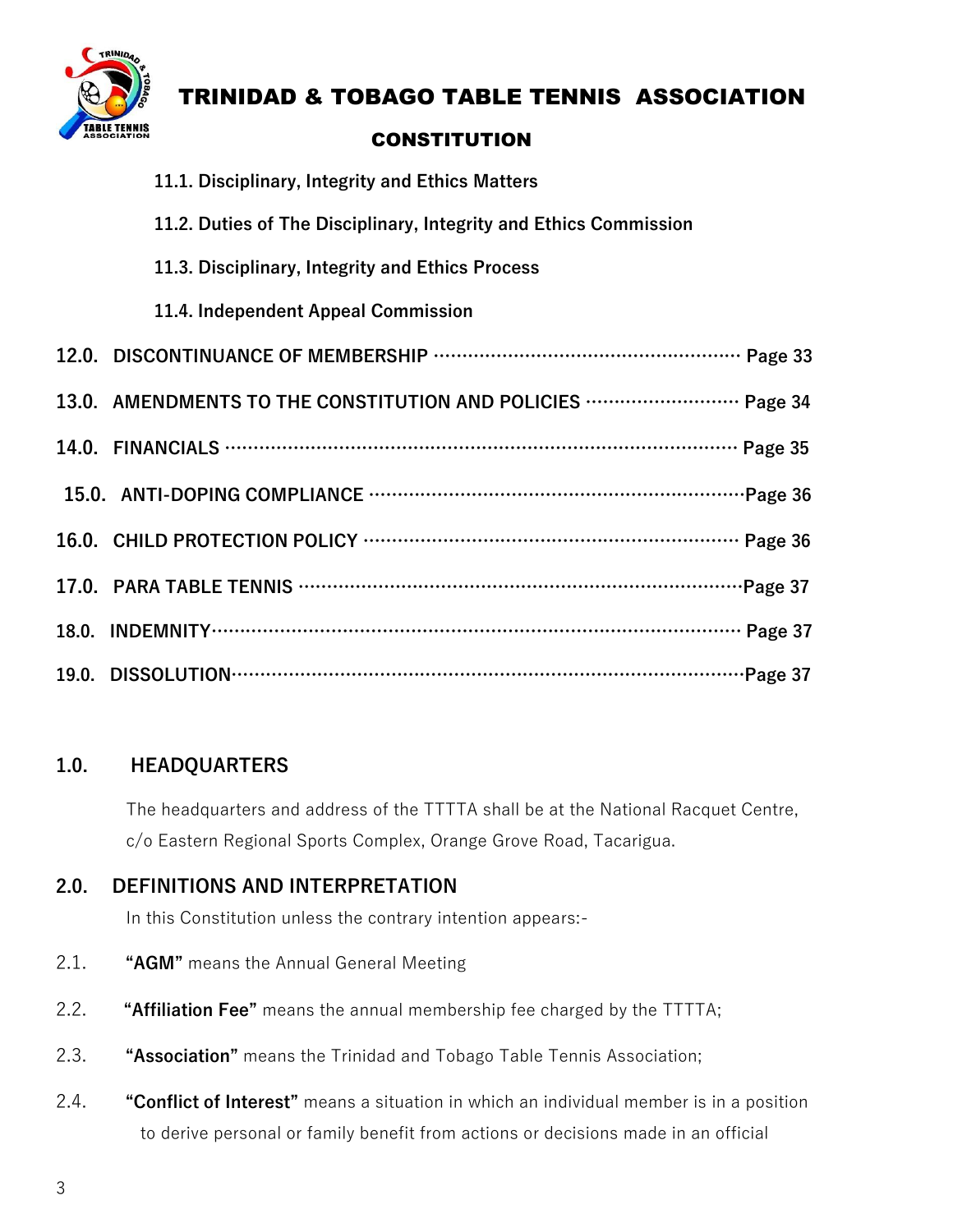

capacity (The listed conflicts of interest include friends and family members including extended family);

- 2.5. **"CRTTF"** means Caribbean Region Table Tennis Federation;
- 2.6. **"Discipline, Integrity and Ethics Commission"** means an independent body responsible for overseeing all discipline, integrity and ethics matters on behalf of the Association;
- 2.7. **"Executive Officers"** means elected officers, namely the President, 1st Vice President, 2nd Vice President, General Secretary, Assistant Secretary, Treasurer, Public Relations Officer;
- 2.8. **"Full Club Member"** means an individual club member of a Full Club;
- 2.9. **"Independent Appeal Commission"** means an independent body responsible for overseeing all appeals of the Discipline, Integrity and Ethics Commission on behalf of the Association;
- 2.12. **"Individual Member"** means Individual Club Member or an Individual Independent Member who have paid their yearly affiliation fees.
- 2.13. **"Individual Club Member"** means an individual person who is member of an affiliated club and has paid their yearly affiliation fees.
- 2.14. **"Individual Independent Member"** means an individual person who is not a member of an affiliated club and has paid their yearly affiliation fees.
- 2.15. **"Inter-Regional"** means countries within the surrounding region (e.g. Puerto Rico, Dominican Republic and Caribbean countries);
- 2.16. **"ITTF"** means International Table Tennis Federation;
- 2.17. **"ITTF Americas"** means International Table Tennis Federation of Americas;
- 2.18. **"Officer"** means elected Executive Officers of the Association;
- 2.19. **"IPC"** means International Paralympic Committee;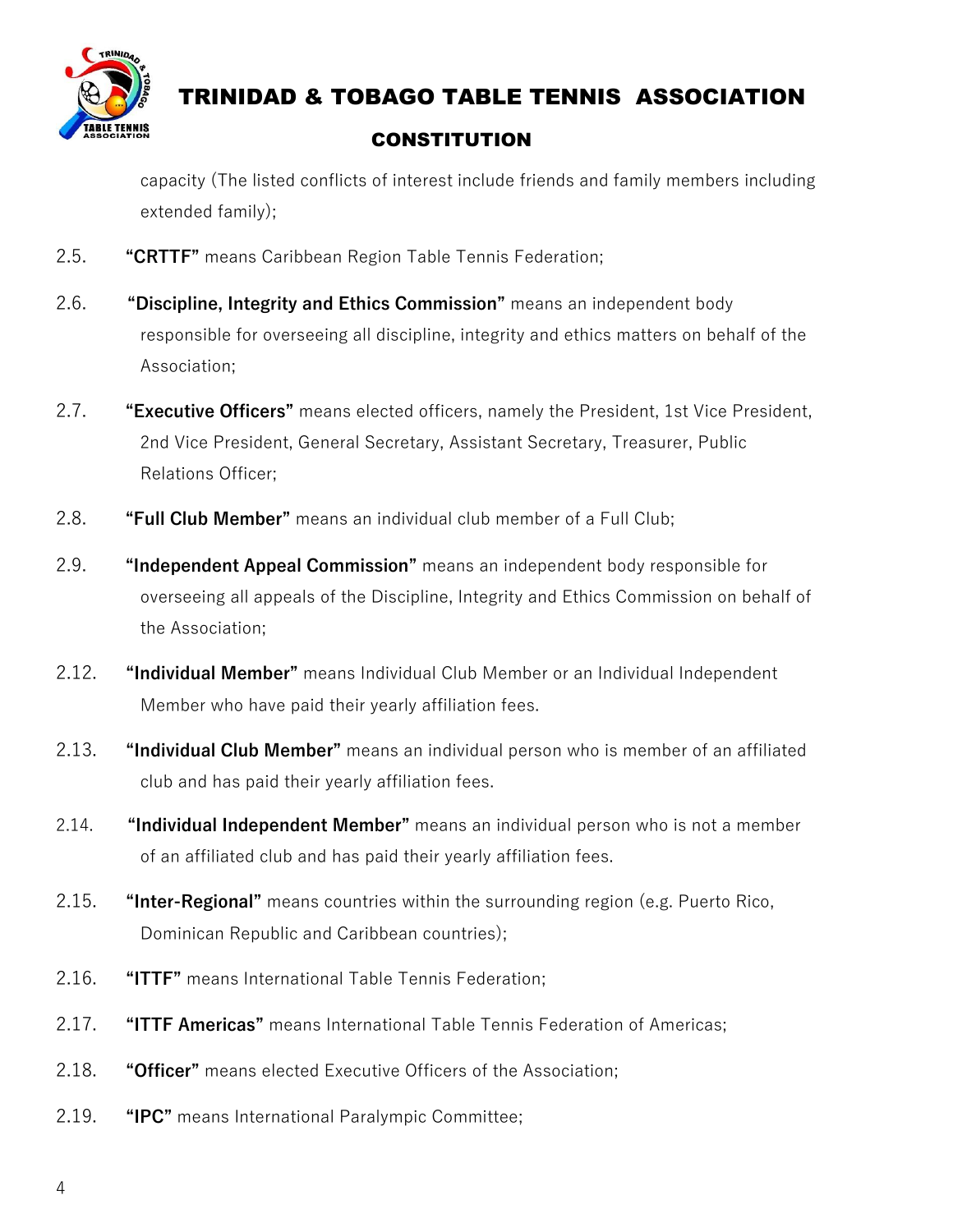

### TRINIDAD & TOBAGO TABLE TENNIS ASSOCIATION

#### **CONSTITUTION**

- 2.20. **"MOS"** means Ministry of Sport;
- 2.21. **"Management Committee"** means the elected Executive Officers and elected Zonal Chairpersons;
- 2.22. **"Membership"** means all Clubs, Individual Members and School Leagues affiliated with the Association;
- 2.23. **"NSO"** means National Sporting Organisation;
- 2.24. **"SGM"** means Special General Meeting;
- 2.25. **"SPORTT"** means the Sports Company of Trinidad and Tobago;
- 2.26. **"Term"** means two consecutive years or any part thereof;
- 2.27. **"TTOC"** means Trinidad and Tobago Olympic Committee;
- 2.28. **"TTOC Arbitral Tribunal"** means the mechanism put in place by the TTOC to resolve any disputes referred to them by any NSO as defined in the TTOC's Constitution;
- 2.29. **"TTPC"** means Trinidad and Tobago Paralympic Committee;
- 2.30. **"TTTTA"** means Trinidad and Tobago Table Tennis Association;
- 2.31. **"TTADO"** means Trinidad and Tobago Anti-Doping Organisation.
- 2.32. **"WOTT"** means Women of Table Tennis
- 2.33. **"Zone"** means a group of clubs from one of the five areas recognized by the Association according to this Constitution namely South, Central, North, East and Tobago.
- 2.34. **"Zonal Chairperson"** means individuals who have been elected as the Chairpersons of the individual zones namely South, Central, North, East and Tobago.

#### **3.0. AIMS & OBJECTIVES**

The aims and objectives of the Association shall be:-

3.1. To encourage, develop and promote Table Tennis throughout Trinidad and Tobago;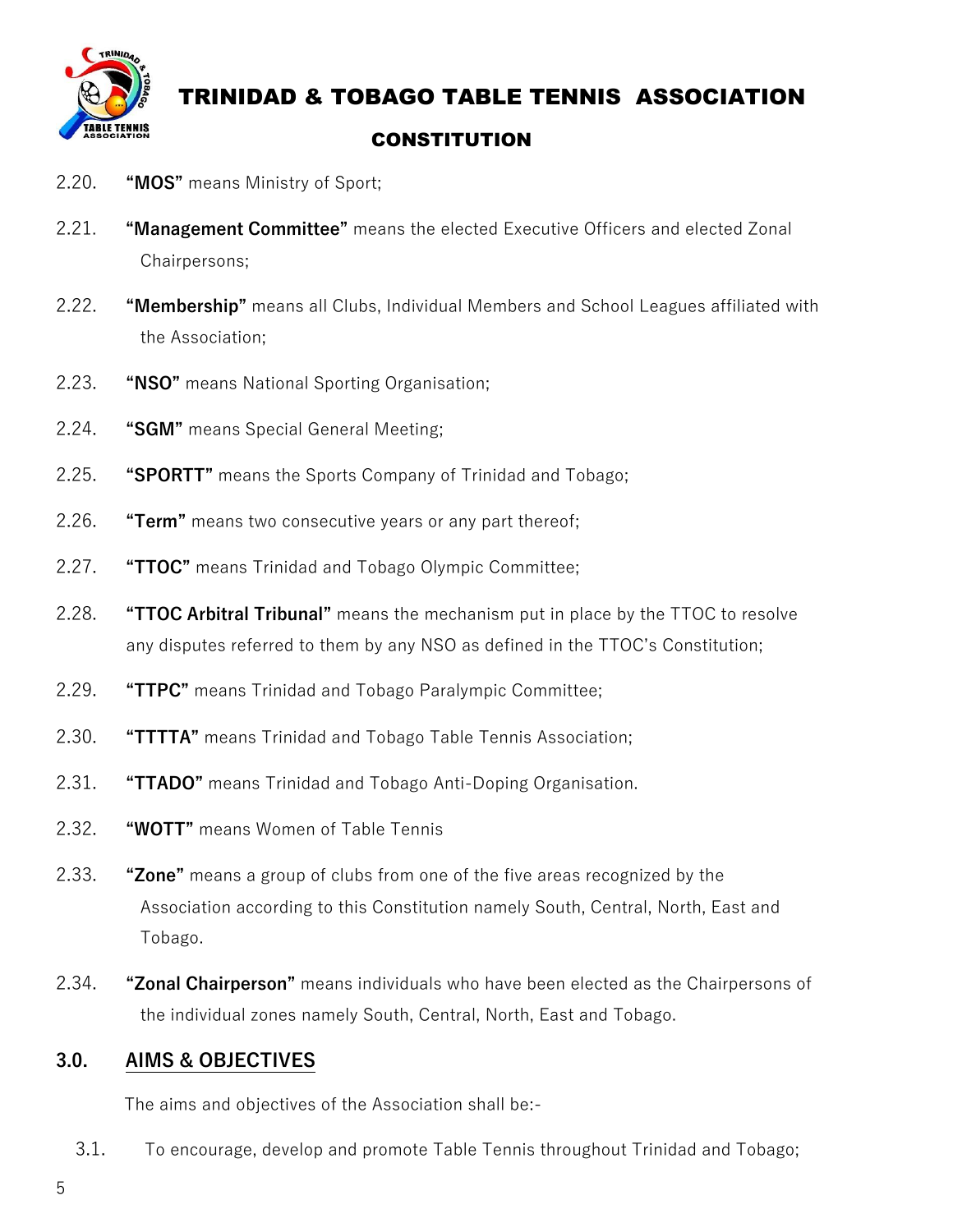

- 3.2. To uphold the laws of Table Tennis as adopted by the ITTF and uphold the laws of Trinidad and Tobago
- 3.3. To function as an affiliate of the ITTF and to be the sole recognized authority governing and controlling Table Tennis in Trinidad and Tobago;
- 3.4. To foster and encourage participation in Inter-Regional and International competitions at home and abroad;
- 3.5. To foster the elevation and administration of Table Tennis activities through its membership for the common and shared benefits of its membership;
- 3.6. To promote mutual trust between the Association and the membership;
- 3.7. To foster friendly sporting competition and to eliminate unfair and illegal practices (such as match fixing, match dishonesty, irregular and illegal wagering, doping or the use of illegal equipment to enhance performance of participants);
- 3.8. To properly utilize the funds and apply transparency and accountability for all the Association's funding in the best interest of Trinidad and Tobago Table Tennis;
- 3.9. To inspire and to enhance the promotion of women in Table Tennis at all levels and ensure that there is a significant representation of women in the Association at administrative, committees, coaching and playing level;
- 3.10. To formulate or adopt and implement appropriate policies on sexual harassment, equal opportunity, anti-doping, illegal betting, child protection, health and safety and such other matters which may arise as issues to be addressed in Table Tennis;
- 3.11. To establish and enforce the TTTTA Constitution and Policies.
- 3.12. To affiliate and otherwise liaise with the ITTF or its successor or assign such other bodies as may be desirable to achieve these objectives;

#### **4.0. MEMBERSHIP**

The Association shall comprise:

4.1. Management Committee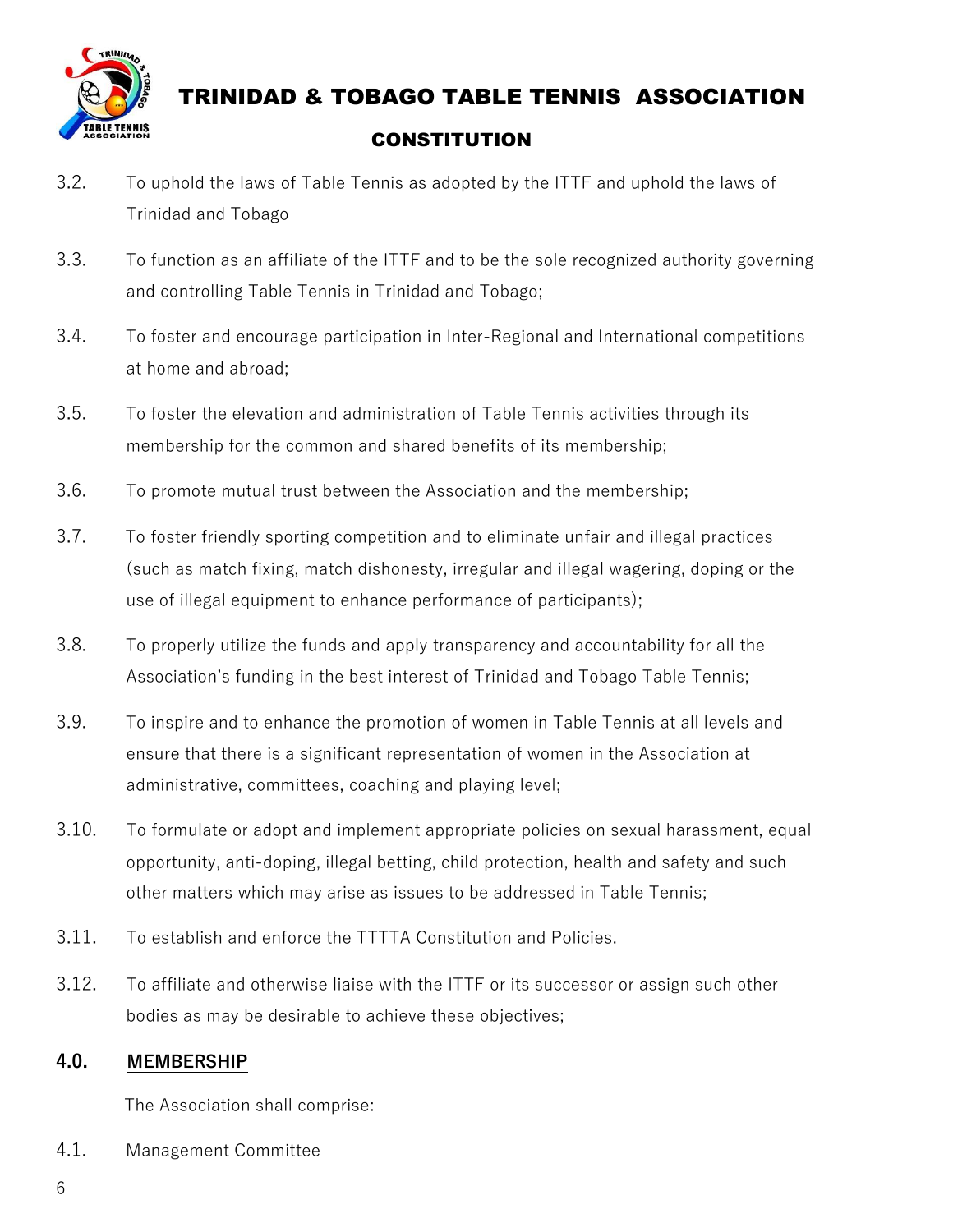

### TRINIDAD & TOBAGO TABLE TENNIS ASSOCIATION

#### **CONSTITUTION**

- 4.2. Zonal Executive
- 4.3. Individual Members
- 4.4. Affiliated Clubs
- 4.5. Schools League
- 4.6. Honorary Life Member
- 4.7. Honorary Member

#### **4.1. Management Committee and Executive Committee.**

The Executive Committee is comprised of the elected Executive Officers. The Management Committee is comprised of the elected Executive Officers and elected Zonal Chairpersons

#### 4.2. **Zonal Executive**

 The Zonal Executive is comprised of five (5) persons namely Chairperson, Vice-Chairperson, Secretary, Assistant-Secretary/Treasurer and a Public Relations Officer responsible the running and promotion of table tennis in the zone.

#### 4.3. **Individual Members**

There are two categories of Individual members:

- 4.3.1. Individual Club Member
- 4.3.2. Individual Independent Member

#### 4.3.1. **Individual Club Member.**

 An Individual Club member is any Individual Member who is affiliated with the Association through an affiliated club.

 a. No Individual Club Member shall be affiliated with more than one (1) Affiliated Club; b. No Individual Club Member shall represent a Schools League in any Association meetings.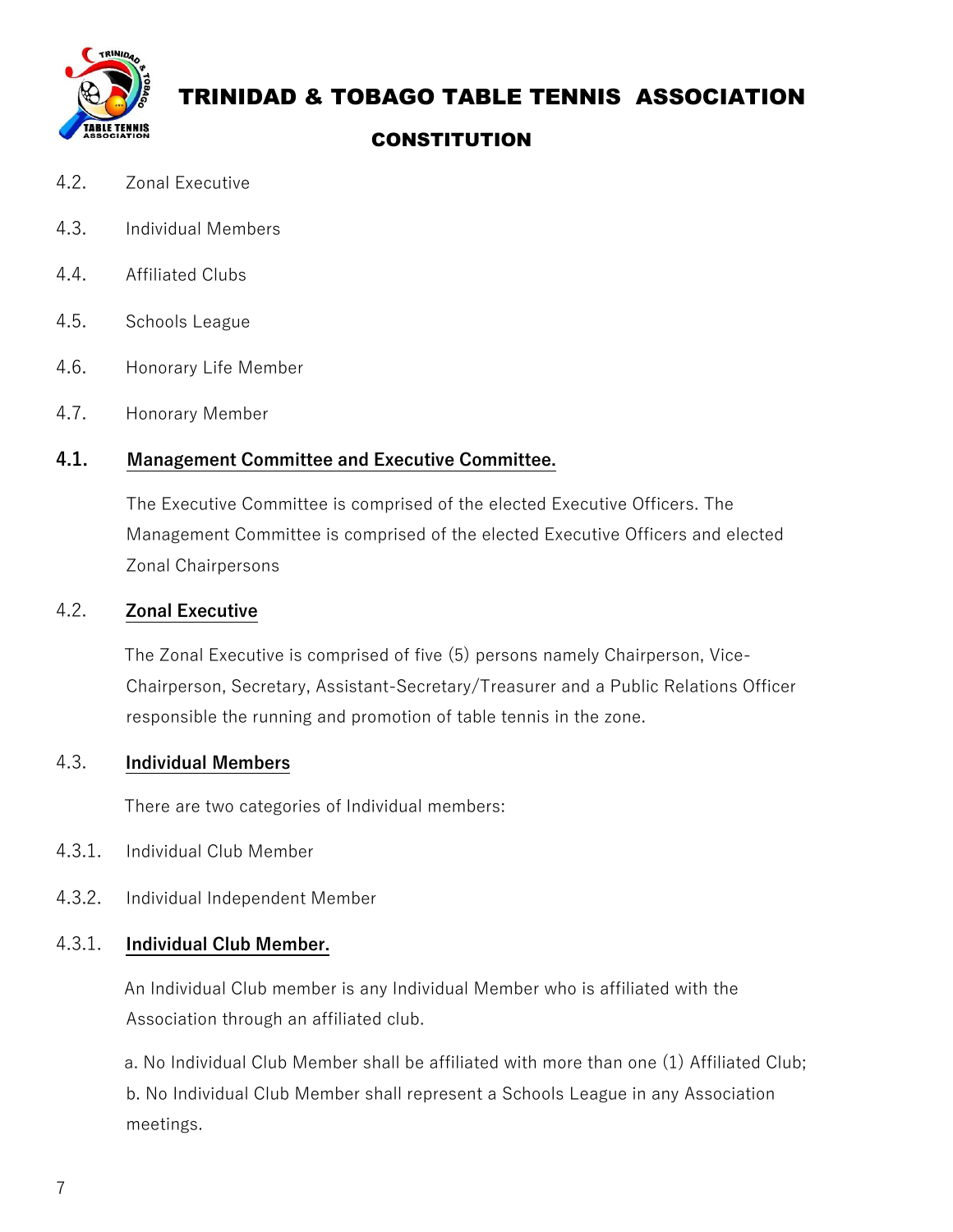

4.3.2. **Individual Independent Member-** An Individual Independent Member is any Individual Member who is affiliated with the Association independently.

#### 4.4. **Affiliated Clubs**

There are two categories of affiliated clubs:

- 4.4.1. Associated Club
- 4.4.2. Full Club.

#### 4.4.1. **Associate Club:**

An Associate Club shall comprise of no less than 5 (five) Associate Club members.

#### 4.4.2. **Full Club:**

 A Full Club shall comprise of no less than 5 (five) full club members with at least three individual club members who are considered "active" within the last twelve months. Note that "active" will be defined as having participated in more than one Association activity which includes: participating in tournaments, sitting on a committee, participating in coaching or managing a national team.

- 4.4.3. All categorization of affiliated clubs shall only be determined by the Management at the end of each calendar year before the pronouncement of the date of the AGM;
- 4.4.4. The General Secretariat shall inform all clubs no later than twenty-four (24) hours after the decision of categorization by the Management;
- 4.4.5. Any club that has been promoted to a Full Club must accept or decline no later than forty-eight (48) hours after the receipt of the decision by the Management;
- 4.4.6. The Association shall share with the membership the names of all affiliated clubs and categorization no later than seven (7) days before the date of the AGM.
- 4.5. **Schools League** A Schools' League shall comprise of not less than (6) six Schools and shall operate in accordance with the regulations governing Schools' Leagues, whilst being responsible for appointing its Executive Committee.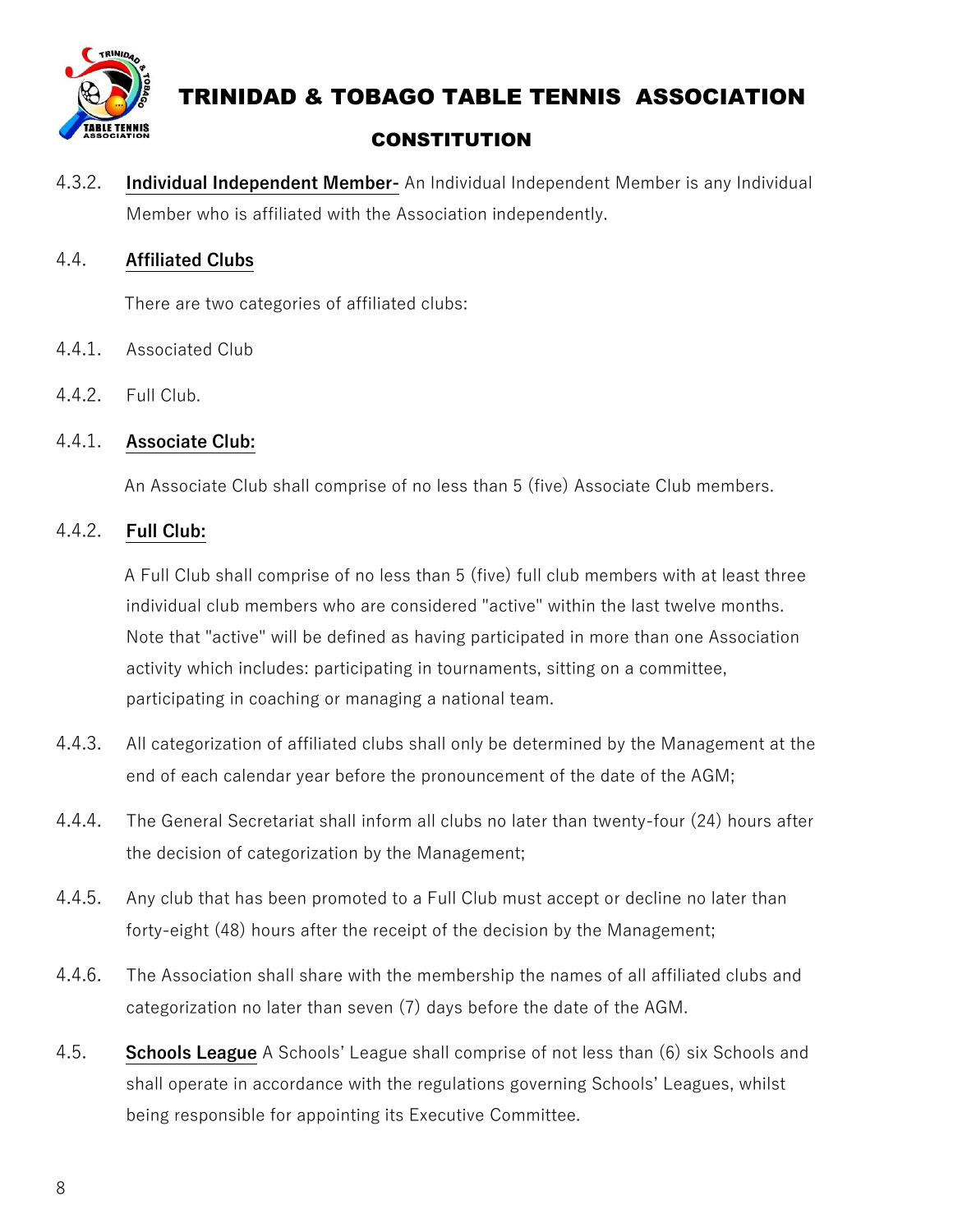

#### 4.6. **Honorary Life Member**

Honorary Life Member shall be a person on whom the Association may care to confer the distinction for prolonged and outstanding services rendered in connection with Table Tennis in Trinidad and Tobago. Nomination for Life Membership shall be made only at an AGM and Honorary Life Membership shall be approved by at least two-thirds of the members present and voting at an AGM. They shall be entitled to attend General Meetings of the Association

but shall not have the power to vote. They shall not be eligible for election to office in the Association. Intention to relinquish the honour conferred should be conveyed in writing to the Association

#### 4.7. **Honorary Member**

Honorary Member shall be a person who is the holder of a distinguished office in the community and who is interested in Table Tennis. Nominations for Honorary Membership may be made at Management Committee or General Meetings. Honorary Membership shall be approved by at least two-thirds of the members present and voting at an AGM. Honorary Member shall not be eligible to hold active office in the Association. The list of Honorary Members shall be reviewed at the AGM of the Association.

#### 4.8. **Obligations of Membership**

The Individual Members of the TTTTA are obligated to:

- 4.8.1. Pay their annual affiliation fees;
- 4.8.2. Be affiliated to the Association with no more than one (1) club;
- 4.8.3. Comply fully with the Statutes, regulations, directives, and decisions of the TTTTA at all times and to ensure that these are also respected;
- 4.8.4. Clubs and/or players desirous of communicating with the Association shall do so via their respective Zones and may forward a copy directly to the General Secretary;
- 4.8.5. Not be guilty of misconduct;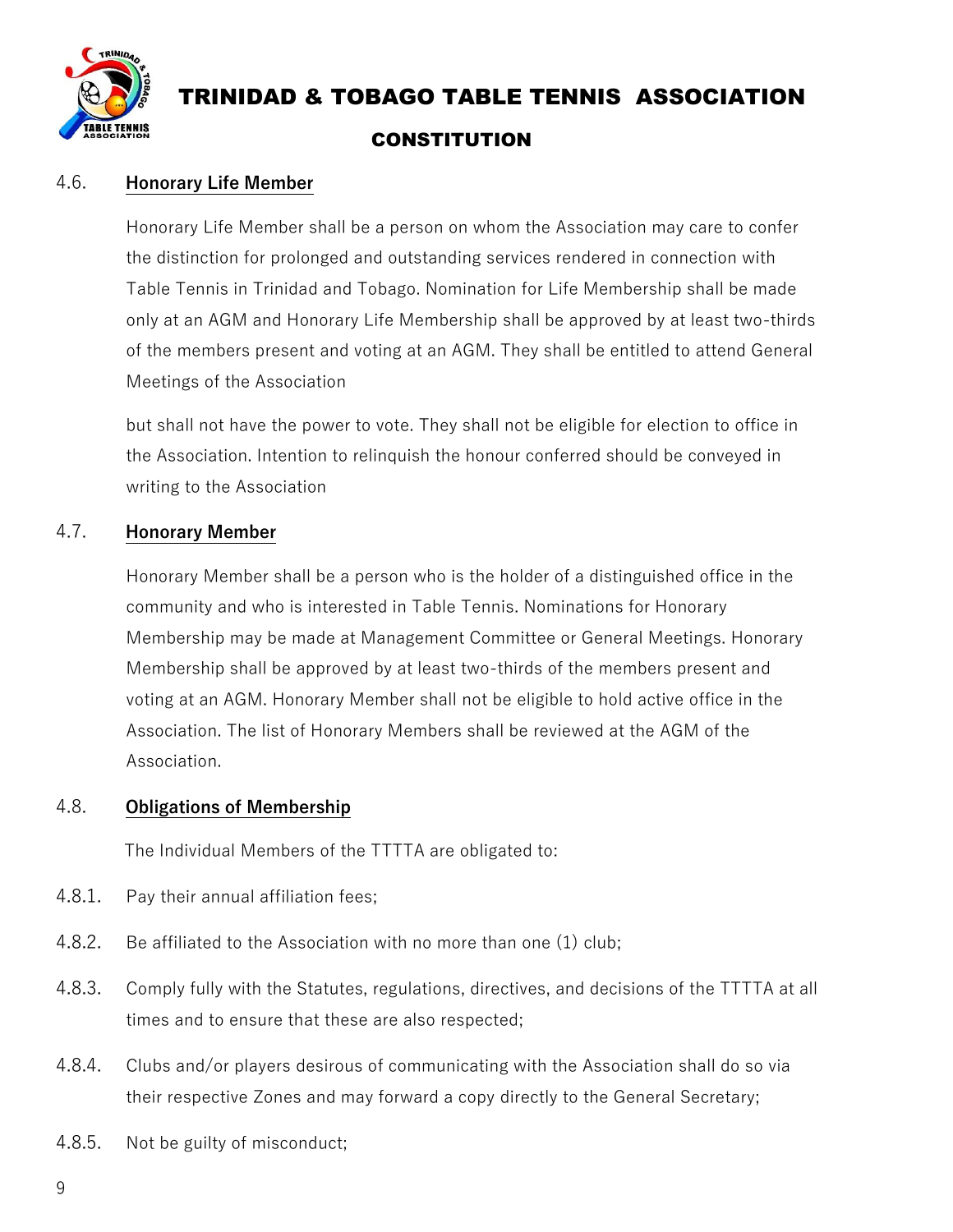

4.8.6. Inform the Association or its judicial body of any actions that may have been taken with all reasonable precautions to prevent disorderly behaviour of any kind or the threatening and/or assaulting of officials and players before, during and after matches.

#### 4.9. **Application for New Membership**

- 4.9.1. Applications for any membership to the Association for a, club or individual member shall be made on an approved form provided by the Association and returned to the Zonal Secretariat; electronically and/or in hard copy. A School League will apply through the Association Secretariat.
- 4.9.2. The Association's membership shall be informed electronically and/or hard copy by the General Secretary of name/s of all persons who have applied for membership to the Association's Membership no later than five (5) days after the application has been made;
- 4.9.3. If an Individual Member has an objection to an applicant request for membership, they shall inform the Association Secretariat in writing electronically and/or in hard copy no later than seven (7) days after the correspondence **(Article 4.9.2)** has been sent to the membership;
- 4.9.4. The Management Committee shall act on behalf of the Association to assess all new applications submitted and must advise on decisions taken at the next scheduled Management Meeting;
- 4.9.5. In the event that an application is rejected, the membership fees shall be returned.

#### 4.10. **Annual Affiliation Fees**

- 4.10.1. All Associate Clubs, Full Clubs, School Leagues and Individual Members shall pay the annual affiliation fee fixed by the Management Committee.
- 4.10.2. All Honorary Life Members, Honorary Members, Disciplinary, Integrity and Ethics Commission Members and Independent Appeal Commission Members are exempt from paying annual affiliation fees;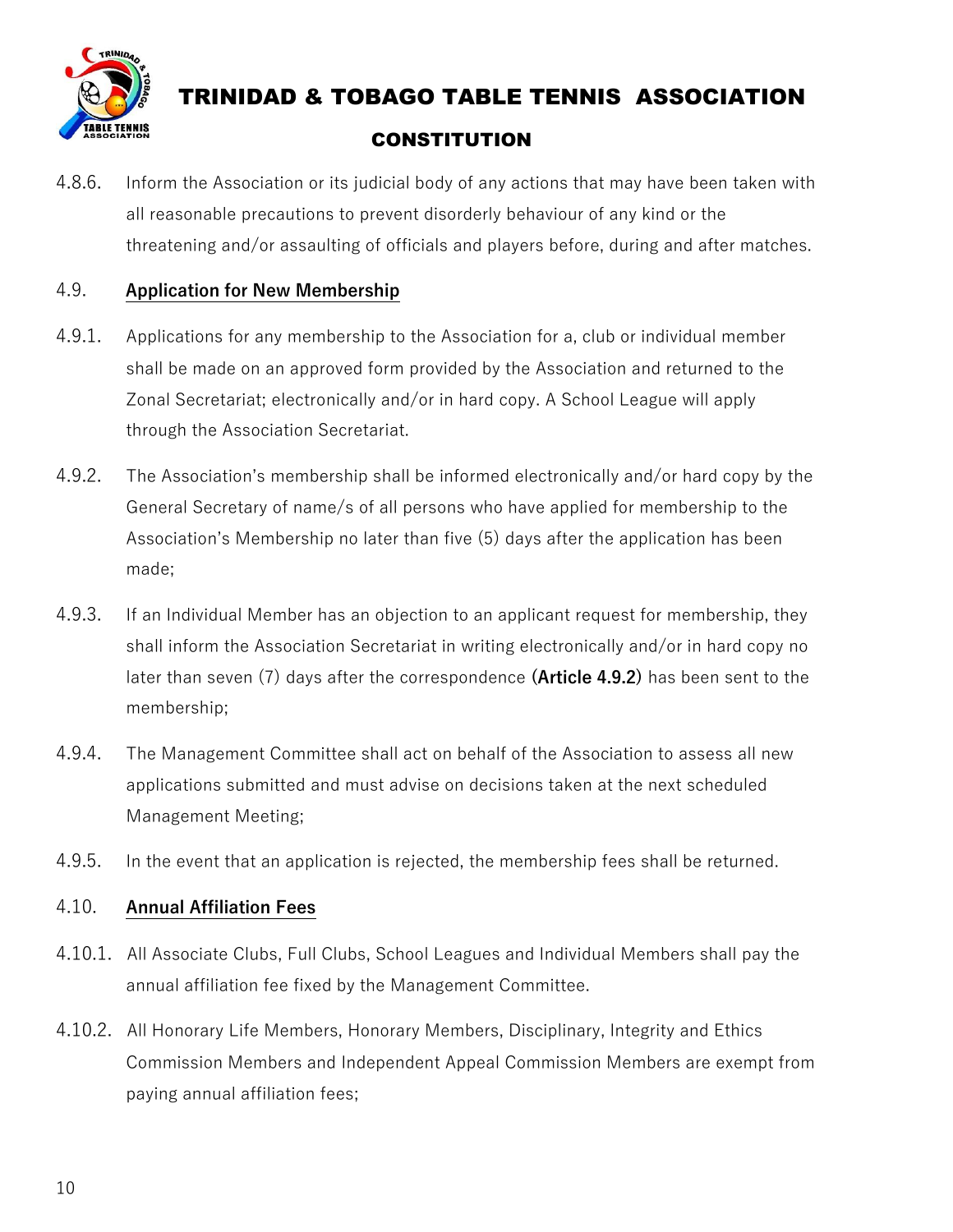

- 4.10.3. Any alterations to affiliation fees shall be made public to the membership no later than seven (7) days after the alterations;
- 4.10.4. Only Individual Members and Individual Clubs with their fees up to date with the Association will be allowed to participate in TTTTA tournaments, represent Trinidad and Tobago or hold office on the Association Management and Committees;
- 4.10.5. All affiliations fees paid are eligible until the day of the Zone's next AGM

#### **5.0. MANAGEMENT COMMITTEE**

#### 5.1. **Composition of the Management Committee**

 The Association shall be managed by a Committee called the Management Committee comprising of the President, a first Vice-President, a second Vice-President, a third Vice-President, a General Secretary, an Assistant Secretary, Second Assistant Secretary, Treasurer, a Public Relations Officer, Players Commission Representative and the Chairpersons of each Zone. Members of Management shall inform Management via the General Secretary of any period of which they would be unavailable to carry about their duties that exceeds one month. This would include times of illness, being out of the country or similar instances.

#### 5.2. **The Powers of the Management Committee**

The Management Committee shall have the following specific powers:

- 5.2.1. To function as the Administrative arm of the Association;
- 5.2.2. To facilitate and oversee the executive committee in the day to day running of the association
- 5.2.3. To maintain and issue Standing Orders, Regulations and Bye-Laws in connection with the organization of the Game and the operation of the Association;
- 5.2.4. To regulate, arrange and manage all matches or any competitions which may be promoted or authorized by the Association from time to time;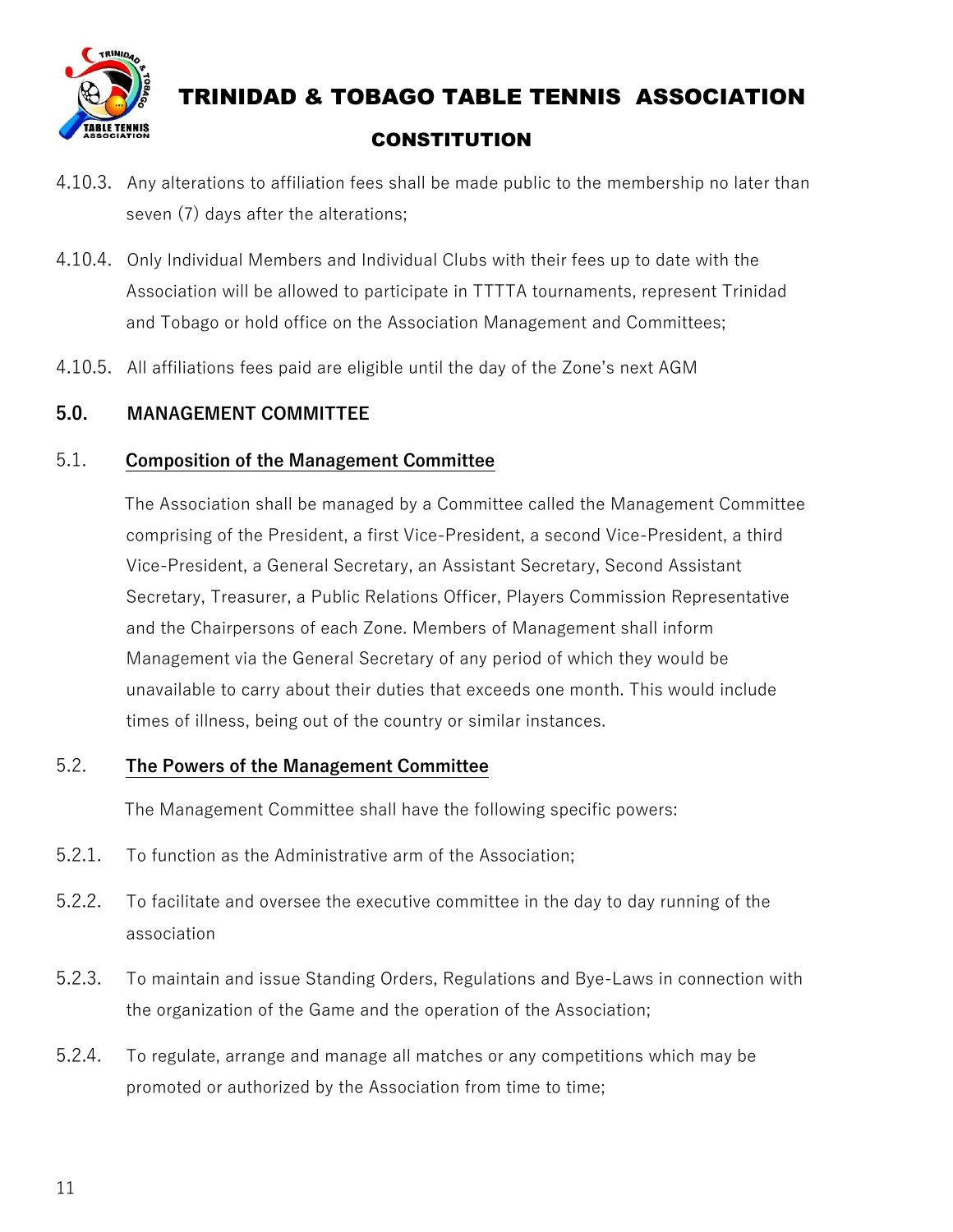

- 5.2.5. To ensure the election of the Executive Officers and elected Zonal Executive are duly constituted;
- 5.2.6. To consider and proceed on any matter that has been submitted to it by the Zone or Standing Committees;
- 5.2.7. To establish and maintain relations with other National organizations such as the TTOC, SPORTT and MOS amongst others;
- 5.2.8. To work in agreement with the Association Zones or Clubs for approving and endorsing Zonal and Club events;
- 5.2.9. To work in agreement with the Zones or Clubs to designate dates of events, with agreement of ensuring that such dates do not conflict with the Association calendar of events;
- 5.2.10. To prohibit any act or practice by any individual member of the Association which in the opinion of the Committee is detrimental to the interest of the game and to deal with any such member disregarding such prohibition in such a manner as guided by the relevant policies and procedures;
- 5.2.11. To impose penalties on its members as may be necessary, for infringements of the laws of the game, the Constitution, Rules and Regulations of the Association as guided by the relevant policies and procedures;
- 5.2.12. To delegate such of its powers as it may decide to any duly appointed subcommittee that may be required from time to time;
- 5.2.13. To investigate Zonal structure and to take such action as may be necessary to ensure that Zones are being operated in accordance with the Constitution and Regulations of the Association;
- 5.2.14. To do all such other things in the interest of the Game and the Association as it may deem expedient;
- 5.2.15. To choose representative/s of the Association in commissions, meetings or organizations where the Association is invited to have representation;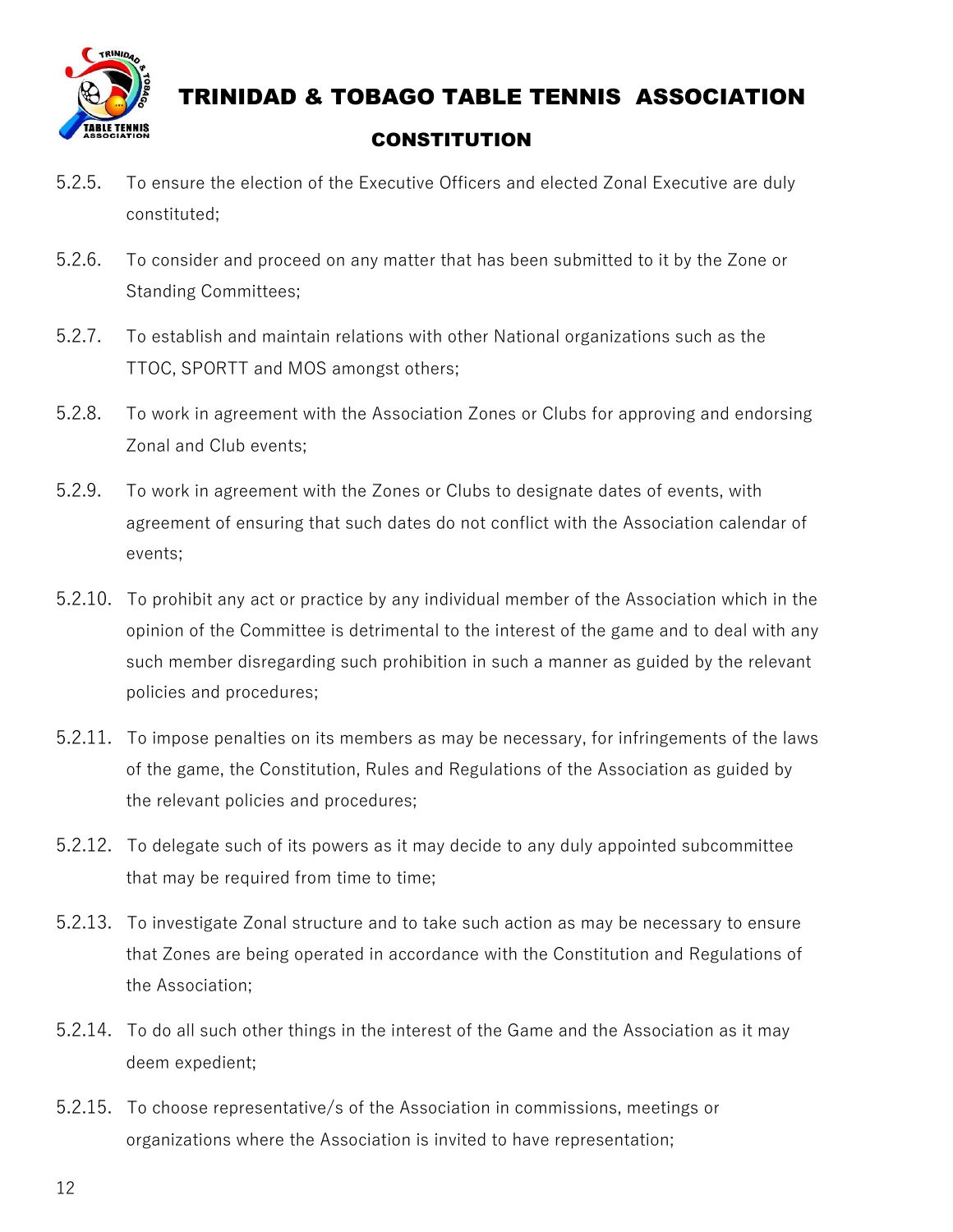

- 5.2.16. To deal with all sponsorship issues (attracting and negotiating with sponsors, whilst maintaining all sponsorships) as guided by the Financial Committee;
- 5.2.17. To submit all Regulation or Constitutional recommended changes, propositions and resolutions to the AGM or SGM for consideration of adapting;
- 5.2.18. To deal with all other current or urgent business and to assume all responsibilities which are not expressly attributed to another body in the Association.
- 5.2.19. Interpretation of Constitution and Rules: The Management Committee shall interpret the meaning and effect of any Article, Section and Sub-Section of the Constitution, Bye-laws and Rules of Tournaments in that such decisions shall be final and binding on all members.

#### 5.3. **Obligations Of The Management Committee**

- 5.3.1. To meet at least once per month or as deemed necessary;
- 5.3.2. To communicate to the ITTF, ITTF Americas, TTOC, MOS, SPORTT any amendment of its Constitution and Policies as well as the list of its officials or persons who are authorised signatories with the right to enter into legally binding agreements with third parties;
- 5.3.3. To adopt a statutory clause specifying that any dispute requiring arbitration involving itself or one of its members and relating to the statutes, regulations, directives and decisions of the TTTTA shall only be referred to as identified in **Article 7.2.1 (Disciplinary, Integrity and Ethics Commission)** of this Constitution;
- 5.3.4. To not maintain any relations of a sporting nature with entities that are not recognised or with Members that have been suspended or expelled;
- 5.3.5. To observe the principles of loyalty, integrity and good sporting behaviour as an expression of fair play through a statutory provision;
- 5.3.6. To administer a register of their own membership which shall regularly be updated;
- 5.3.7. To ratify a constitution that is in accordance with the requirements of this Constitution;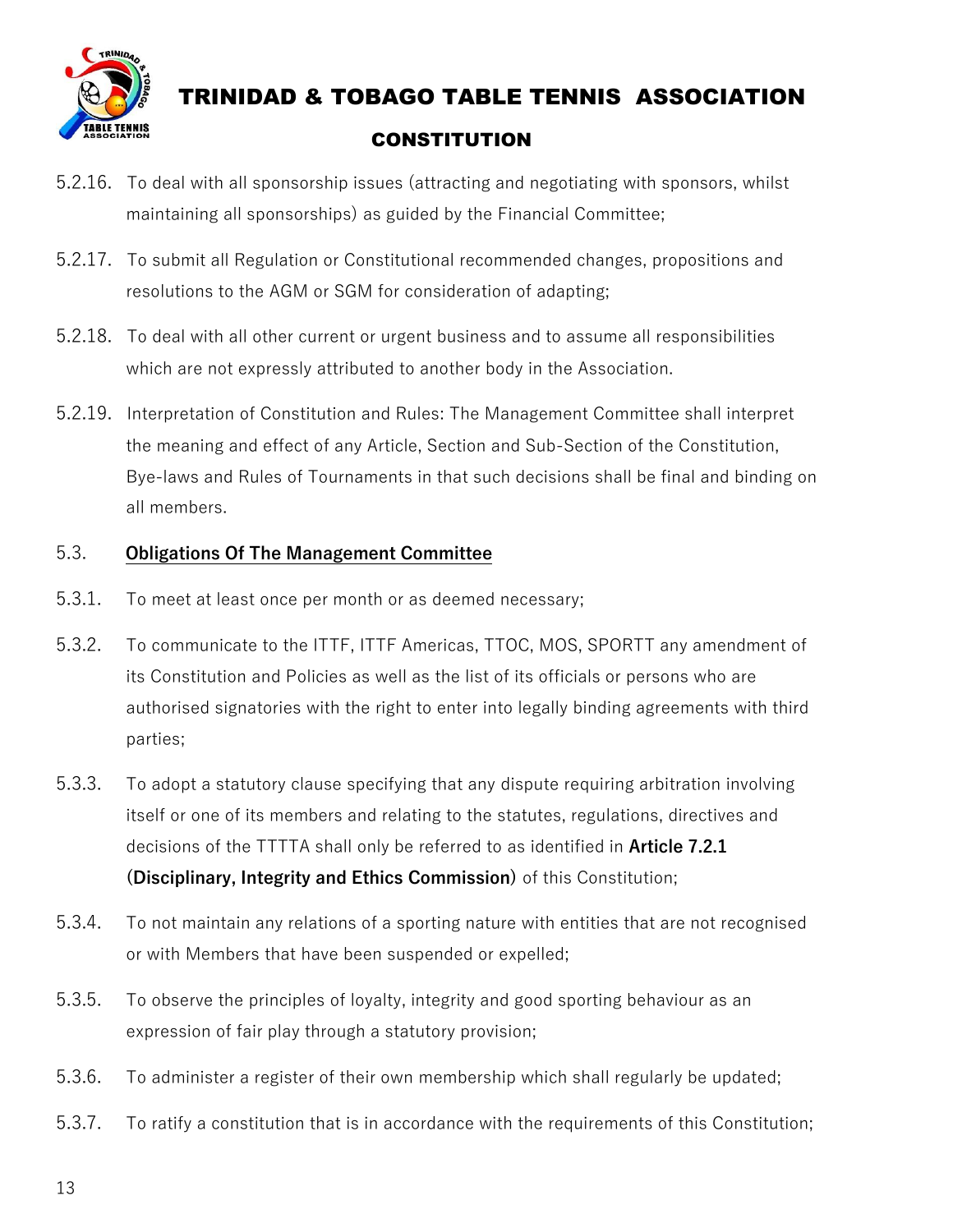

- 5.3.8. To take all required and reasonable precautions necessary to prevent assaults on players and match officials before, during or at the conclusion of matches;
- 5.3.9. To hold those responsible for any misconduct or unsporting conduct of their members, coaches and other staff. To appoint the Standing Committees and their Chairpersons.

#### 5.4. **Duties of the Management Committee Members**

#### 5.4.1. **The President** shall:

- a. Chair all meetings of the Association:
- b. Legally and institutionally represent the Association as its general agent, acting in accordance with these statues and its regulations;
- c. Open bank accounts and sign jointly with the General Secretary and Treasurer on behalf of Association;
- d. Pay heed and confer to the Statutes and Regulations of the Association

#### 5.4.2. **A Vice President** shall:

- a. In order of seniority, be required to act for the President whenever the latter is unable through illness, absence or otherwise to perform his duties;
- b. Execute any task entrusted by the President;
- c. Fill the position of a member of the Executive Committee in order of precedence which becomes vacant until an election at a SGM or AGM.

#### 5.4.3. **The General Secretary** shall:

- a. Keep a record of the various Meetings of the Association;
- b. Present a report on behalf of the Management Committee at the Association's AGM;
- c. Be responsible for issuing notices of meetings to the membership and for notifying them of decisions taken by the Association;
- d. Be the medium of communication with the Association and its membership;
- e. Keep a register of the membership of the Association and their registered players;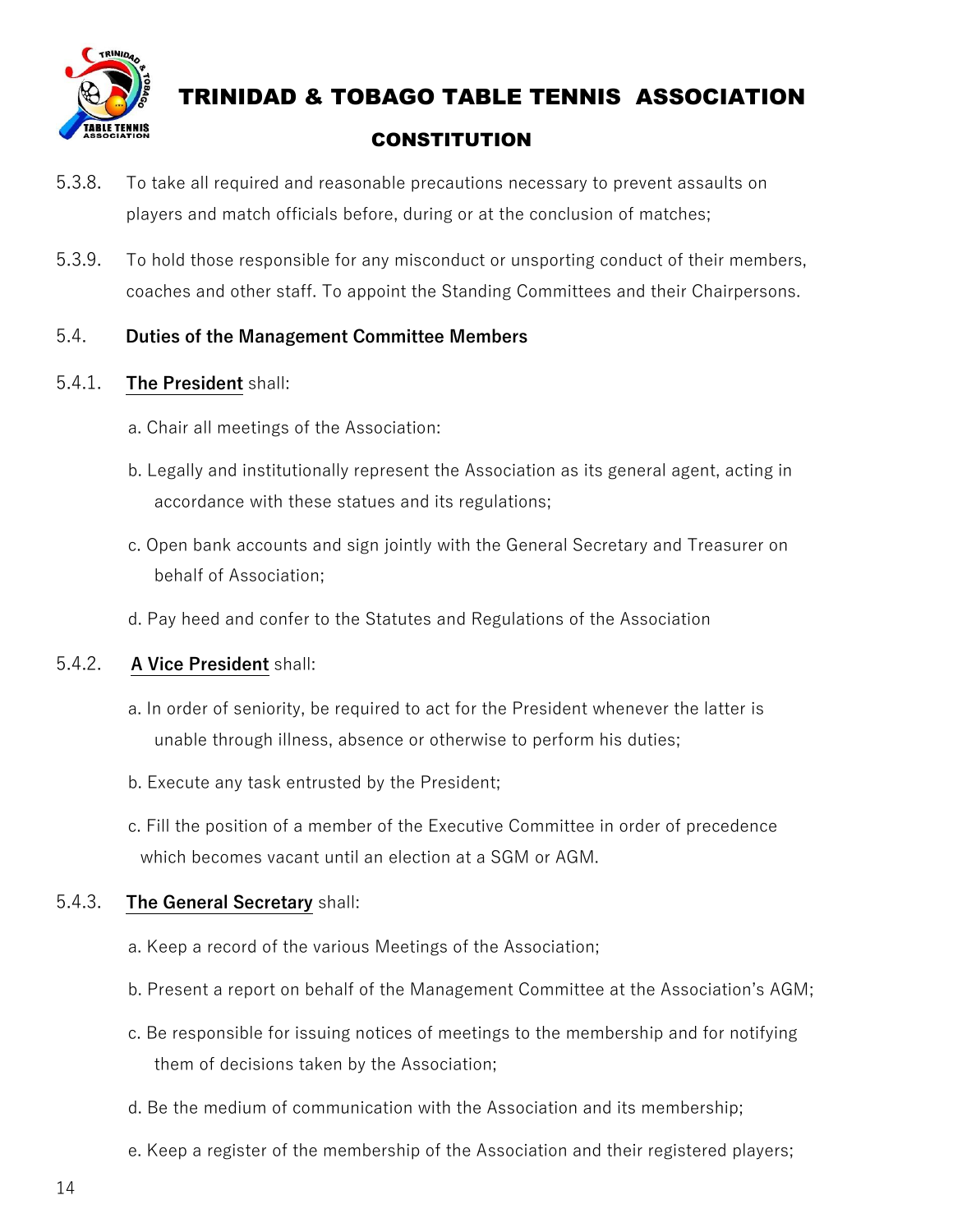

f. Have the power to delegate any of their official duties to the Assistant Secretary.

5.4.4. **The Assistant Secretary** shall assist the General Secretary in the proper performance of their duties and shall perform such other duties as assigned to them by the Management Committee from time to time.

#### 5.4.5. **The Treasurer** shall:

- a. Be responsible for keeping the accounts of the Association;
- b. Receive all monies due and shall make such payments as are duly approved by the Management Committee;
- c. Present an annual budget on behalf of the Financial Committee at the first meeting of the Management Committee for the year under consideration and an annual statement of accounts, duly audited, to the AGM;
- d. Have available quarterly reports to the Management Committee;
- e. Deposit funds of the Association at such bank or banks as the Management Committee may decide. Withdrawals from these accounts shall be made on the authority of the Treasurer and on any of the following: The President, a Vice President and the General Secretary.
- 5.4.6. **The Public Relations Officer** shall be expected to work together with the General Secretary as the means of communication amongst the Management Committee, the Association's membership and the media;

#### 5.4.7. **Zonal Chairpersons** shall:

- a. Be the liaison for their individual zones at all Management meetings;
- b. Have preference to sit on a standing committee
- c. Execute any task entrusted by the Management Committee.

#### **6.0. EXCECUTIVE OFFICERS**

#### 6.1. **Election of Officers**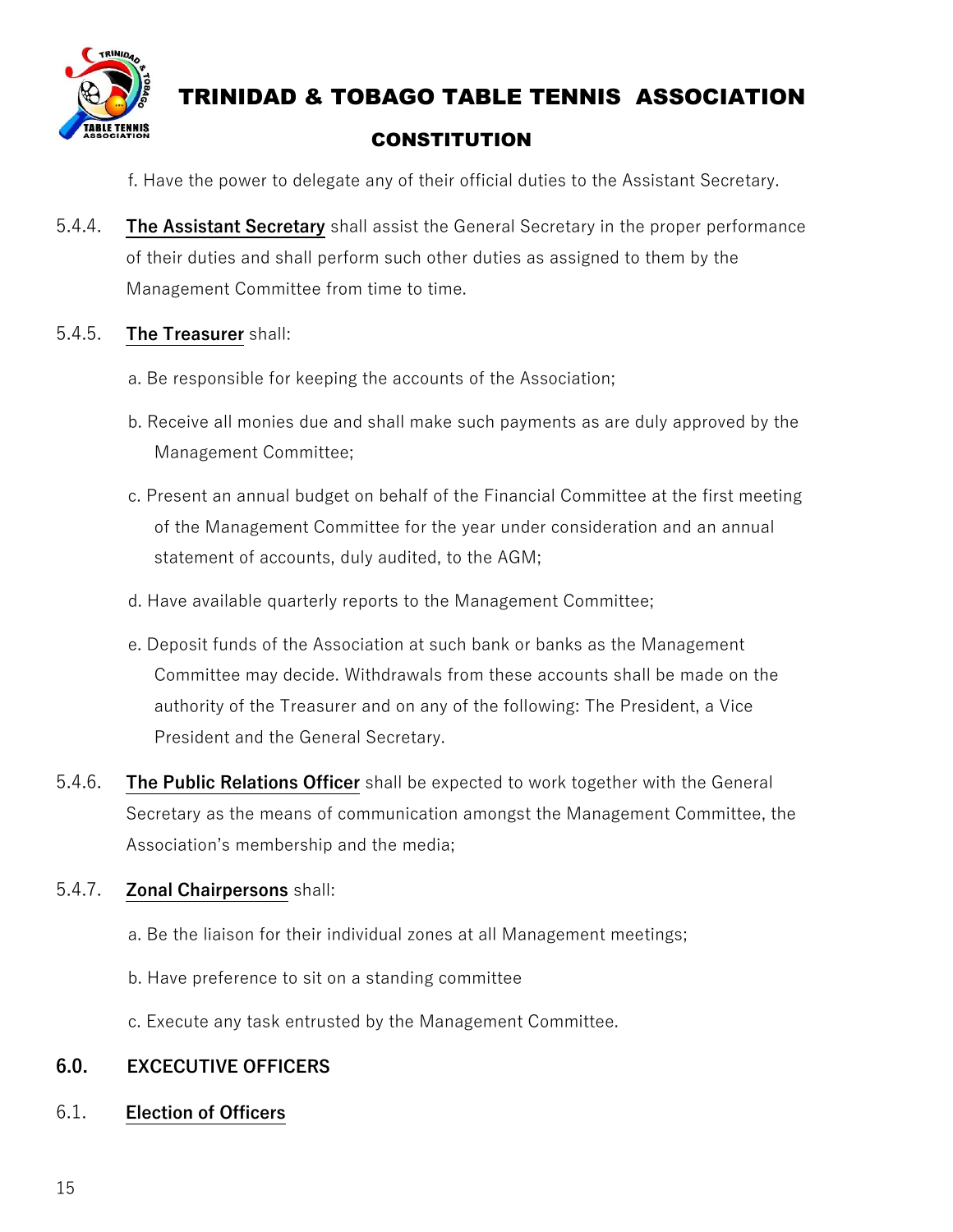

- 6.1.1. Election of officers can only be permitted at an AGM, or a SGM specifically called for the election of an Executive Officer;
- 6.1.2. Only affiliated Individual club members may nominate any other affiliated individual club member for any Executive position, using only the prescribed nomination form provided by the General Secretary;
- 6.1.3. Nomination forms must be received by the Association Secretariat electronically and/or in hard copy no later than fourteen (14) days before the date of the AGM or SGM;
- 6.1.4. All nomination forms must be signed by a nominator, a seconder, who shall be affiliated individual club members and certified by the nominee expressing their willingness to accept the position for which they are nominated;
- 6.1.5. The General Secretary shall within twenty-four (24) hours after the deadline for submission of nominations, share with the members the proposed names along with any information that is included with the nomination and that may be useful to Members in preparation for the meeting;
- 6.1.6. Only if there are no nominations for any Executive Officer position at the close of receipt of nominations (midnight on the due date), on the first working day thereafter, the Secretariat shall inform members, giving an extension of a further seven (7) days for receipt of nominations;
- 6.1.7. If at the close of receipt of nominations at the end of the extended period as per **Article 6.1.7.** (midnight on the due date), only if there are no nominations for any position, nominations for such positions shall be accepted on the day of the AGM;
- 6.1.9. Where a Zonal Chairperson is elected to the Executive the zone shall have to appoint an alternate Zonal Representative to participate in management meetings.
- 6.1.10. The Returning Officer, appointed by the AGM or SGM, shall choose any member who is not eligible to vote, nor is a candidate for an officer to oversee the distribution of the ballot;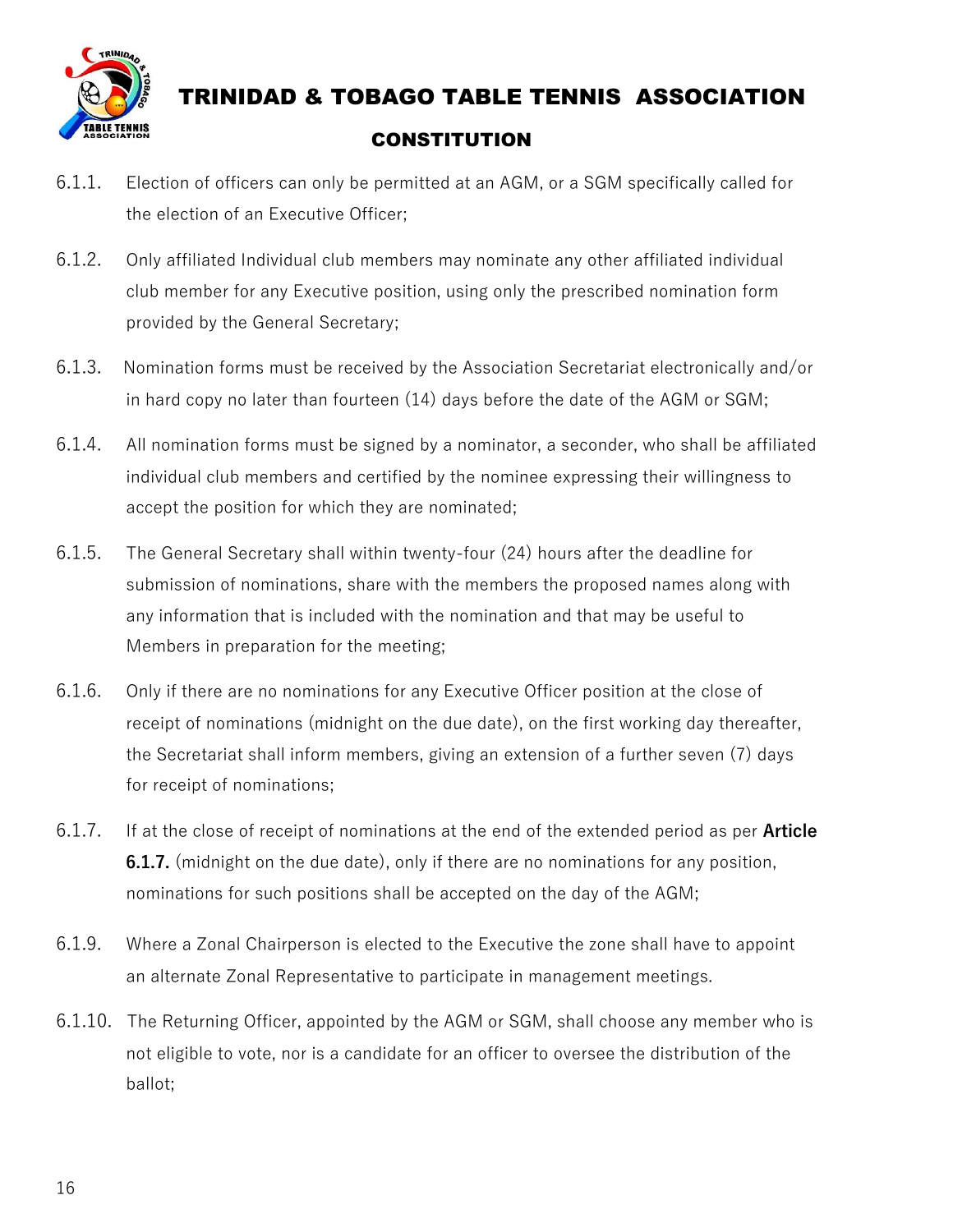

- 6.1.11. The fraternity shall elect the executive by electoral slate whereby each slate shall have one name to each position. Elections will be held by ballot, unless the position/(s) have no other contestants, in which case the positions shall be declared by the returning officer;
- 6.1.12. Elections shall be conducted by position in the following order: President, first Vice President, second Vice President, General Secretary, Assistant Secretary, Treasurer and Public Relations Officer;
- 6.1.13. The ballot shall be counted by three (3) persons, one of whom shall be the said Returning Officer;
- 6.1.14. The nomination form for an Executive Officer shall be provided electronically and/or in hard copy by the General Secretary;
- 6.1.15. Unless otherwise stipulated in this Constitution, a simple majority (more than 50%) of the valid votes cast is sufficient for a decision to be valid. Blank ballot papers, invalid votes or electronic votes manipulated to any other way as well as abstentions shall be disregarded when calculating the majority;
- 6.1.16. The results of the ballot shall be announced to the members present on their collection as quickly as possible or as is reasonably practicable;
- 6.1.17. The meeting mandated for election of officers shall elect all Officers position by a simple majority of votes in the event of there being only two candidates;
- 6.1.18. If there are more than two candidates for the position, and if in the first election, no one obtains the majority of votes, the candidate/s with the least votes will be eliminated. Subsequent election between the two remaining candidates will be held immediately to determine the winner;
- 6.1.19. If after one round of vote there is no winner, with the two remaining candidates, there will be a fifteen (15) minutes break before a second round of voting between the said two candidates;
- 6.1.20. Only if there is no winner after the second round of vote with the two remaining candidates, there will be a ten (10) minutes break, after which the outgoing Executive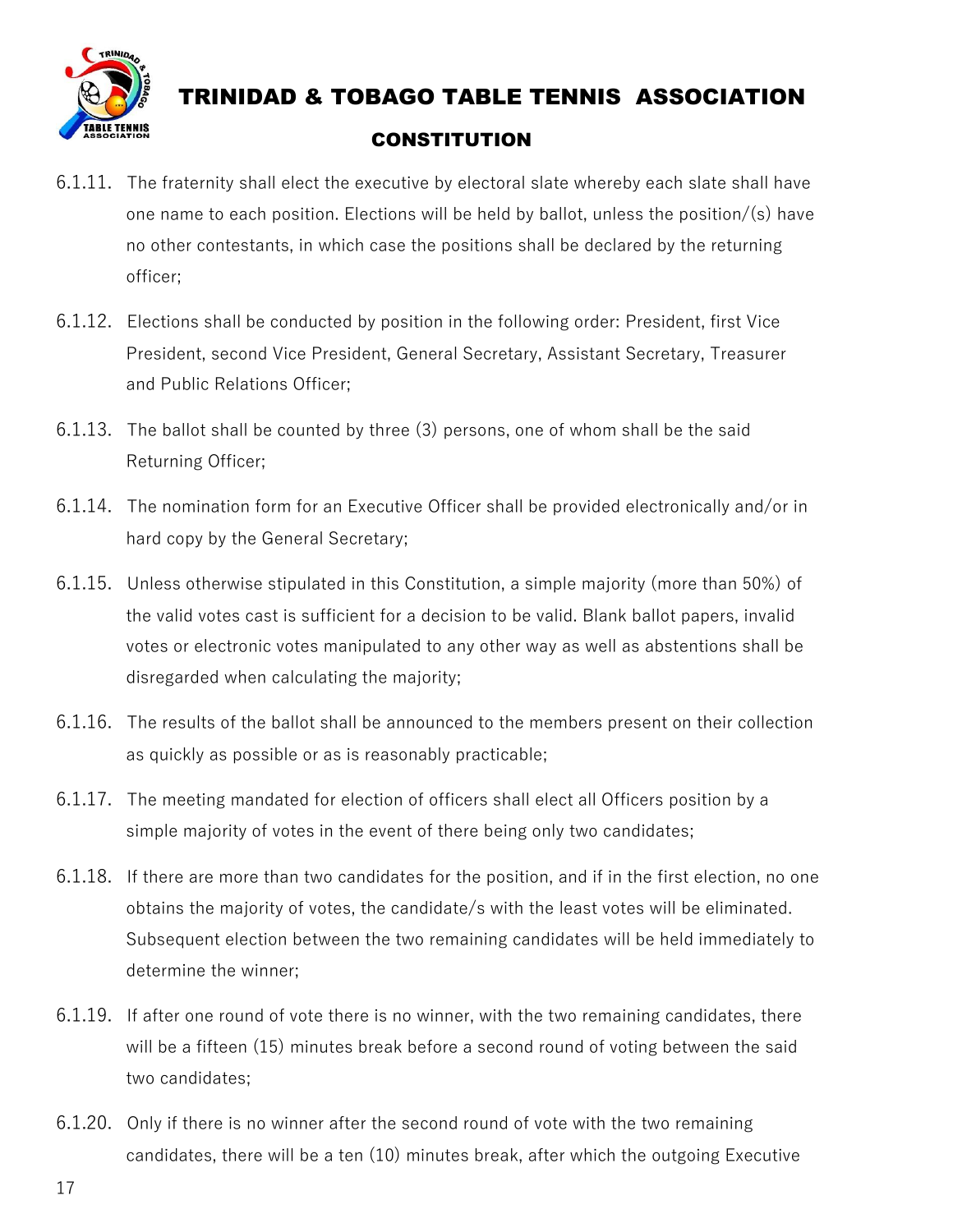

# TRINIDAD & TOBAGO TABLE TENNIS ASSOCIATION

#### **CONSTITUTION**

members present together with the incumbent Zonal Chairpersons shall make the final decision by voting. Therein after only in the event of a tie the outgoing President shall have the casting vote.

#### 6.2. **Retirement of Officers**

- 6.2.1. All Officers shall retire in an election year but shall continue to hold Office until the conclusion of the AGM at which they retire;
- 6.2.2. In the event that an AGM is unable to be held when it's constitutionally due, then the officers shall continue to hold office until the next AGM;

#### 6.3. **Term of Office**

- 6.3.1. No Officer shall hold the same position as an Executive Officer for more than two consecutive terms and can stand for re-lection in another position on the Association's Executive;
- 6.3.2. Each elected Executive Officer of the Association shall hold office for one term but is eligible for re-election subject to **Article 6.3.1;**
- 6.3.3. No executive officer shall hold Office in the Association's Executive for more than three consecutive terms subject to **Article 6.3.1.** Such member shall have a waiting period of one term before opting to hold office again;
- 6.3.4. No Zonal Chairperson shall hold the position for more than two consecutive terms, but can stand for election in another position on the Zonal Executive subject to this Constitution;

#### 6.4. **Vacancies**

- 6.4.1. The Association shall hold a SGM to fill any vacancy, occurring among officers during their term of office, no more than thirty (30) days from the date of the vacancy, to permanently fill the position subject to **Article 6.4.2;**
- 6.4.2. If the date of the Association's AGM is no later than six (6) months after any vacancy among officers, the Management Committee may temporarily fill the vacant position with an Executive Officer until the date of the Association's AGM.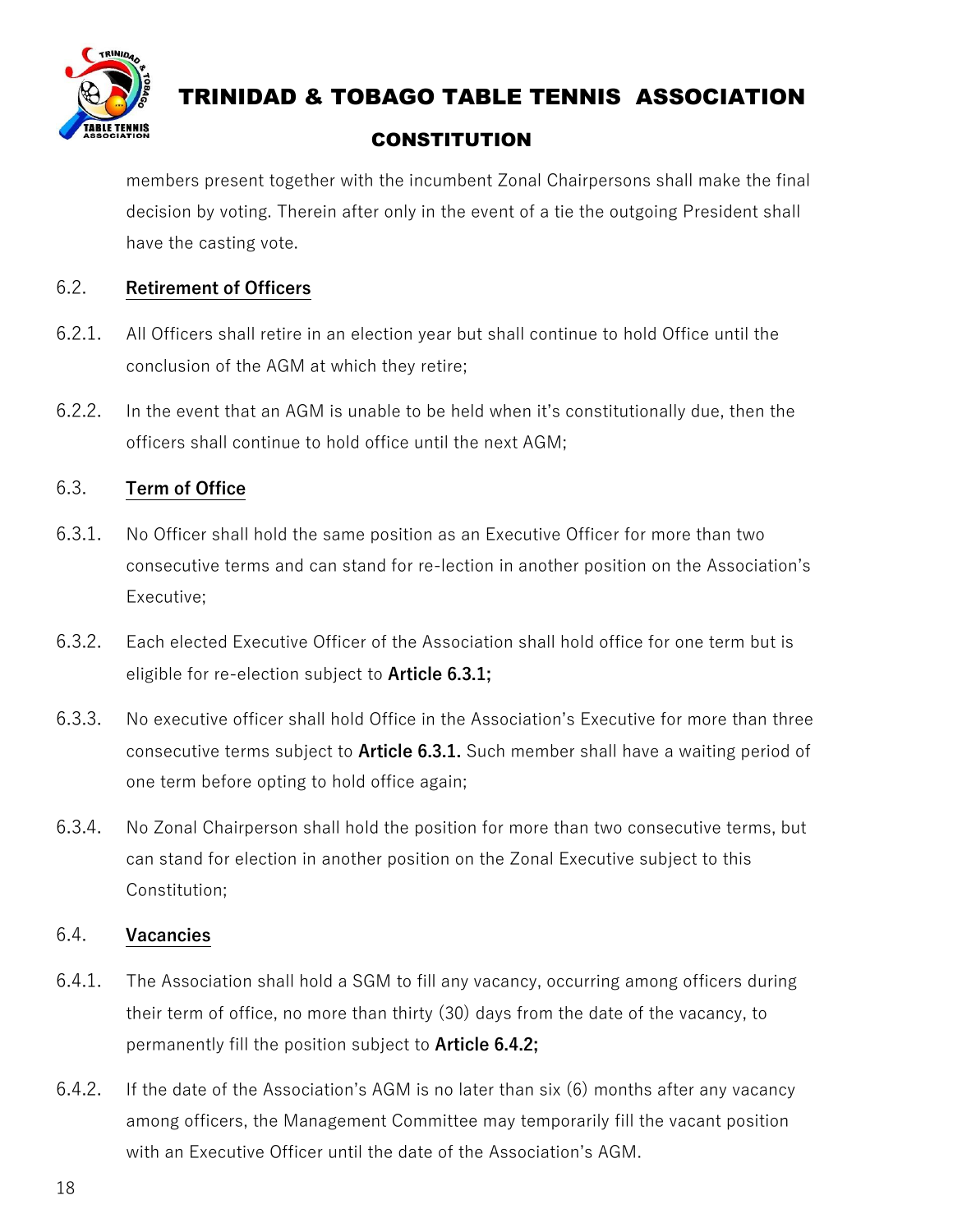

#### **7.0. STANDING COMMITTEESS AND INDEPENDENT COMMISSIONS**

#### 7.1. **Composition and Duties of Standing Committees**

- 7.1.1. **Selection Committee:** shall be comprised of five (5) persons including one Management Committee member. The quorum for this committee shall be three. Anyone who has a conflict of interest shall be ineligible for membership to this committee, including coaches and persons in selection contention. Specifically, conflict of interest does not include being members of the same club or zone. It shall select all National Teams and other such Teams as the Management Committee may direct. The Committee shall be guided by the **TTTTA's National Selection Policy & Procedure** document.
- 7.1.2. **Coaching Committee:** Shall comprise of Management Representative, Technical Director (Level 3 coach) and three other persons. The 3 other members shall have at the minimum of a level 1 coaching accreditation from the ITTF. Its duties shall be to draw up a comprehensive coaching programme for presentation to the Management Committee and to carry out any programme approved by the Management Committee. It shall make recommendations for the development of the game to the Management Committee and shall liaise with the Tournament & Fixtures Committee for the organization of any tournament which it is of the opinion could assist the coaching programme.
- 7.1.3. **Tournament and Fixtures Committee:** shall be comprised of three (3) persons including the one Management Committee member. The two other members must have the requisite skill and experience to carry out the function. It shall arrange fixtures for all local tournaments and championships organized by the Association and be responsible for all arrangements for the proper conduct of such tournaments and championships. It shall rank the players of the Association, at least once per year and shall classify the registered players of the Association. This committee in any situation or event may appoint persons to make decisions and/or act on their behalf providing the persons have the requisite skill and experience to carry out the function.
- 7.1.4. **Umpiring Committee:** shall be comprised of five (5) persons including the one Management Committee member. The four other members shall be persons who have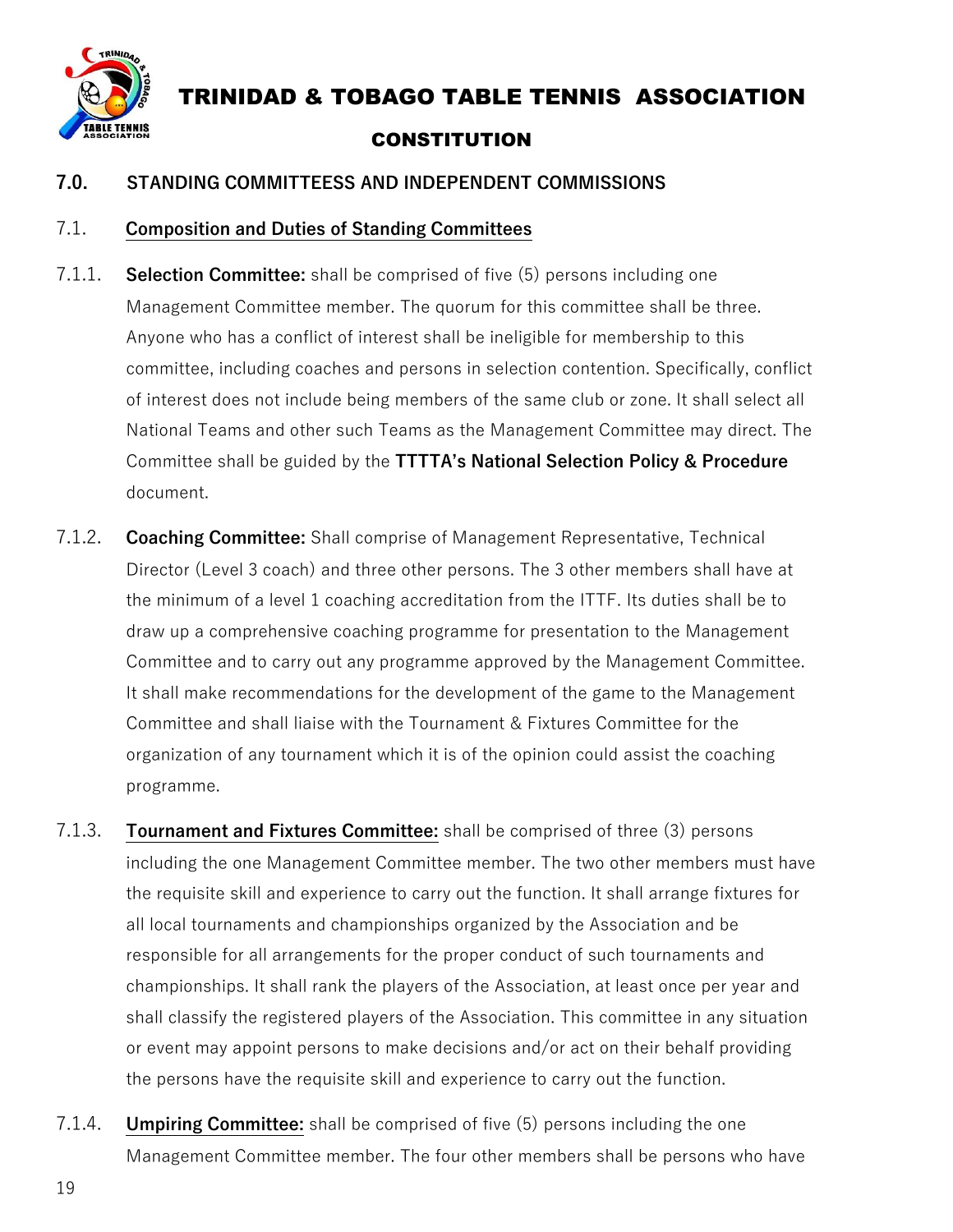

passed an Umpiring Course approved by the Association. Its duties shall be to prepare umpires for local and international tournaments. It shall arrange for these umpires to do all that is necessary to become International umpires.

- 7.1.5. **Public Relations Committee:** shall comprise persons namely; the President, the Assistant Secretary, the Public Relations Officer and two other members. This Committee shall be chaired by the Public Relations Officer. It shall be responsible for: a. projecting and protecting the image of the Association
	- b. publicity and promotions and

c. being solely authorized to hold Press Conferences and make releases or statements in connection with the affairs of the Association.

7.1.6. **Financial Committee:** shall be comprised of four (5) persons namely the Treasurer as the Chairman, the President and three other members. Anyone who has a conflict of interest shall be ineligible for membership to this committee. Its main function shall be to:

 a. Prepare an Annual budget for presentation at the first Meeting of the Management Committee for the year under consideration;

 b. Arrange, participate, and supervise fund raising projects to meet the financial needs of the Association;

 c. Foster relationships with current and prospective major donors and funders and devise sponsorship packages;

 d. Ensure that an annual audit takes place, including the recommendation or nomination of an auditor and reviewing draft audit reports before they are signed off.

7.1.7. **WOTT (Women of Table Tennis) Committee:** shall comprise of three persons with a female as the Chairperson. Members of the Management Committee may be allowed to be part of this Committee. This Committee shall be responsible for the promotion of females in Table Tennis at all levels (player, coach, match official and administration). It shall make recommendations to the Management Committee.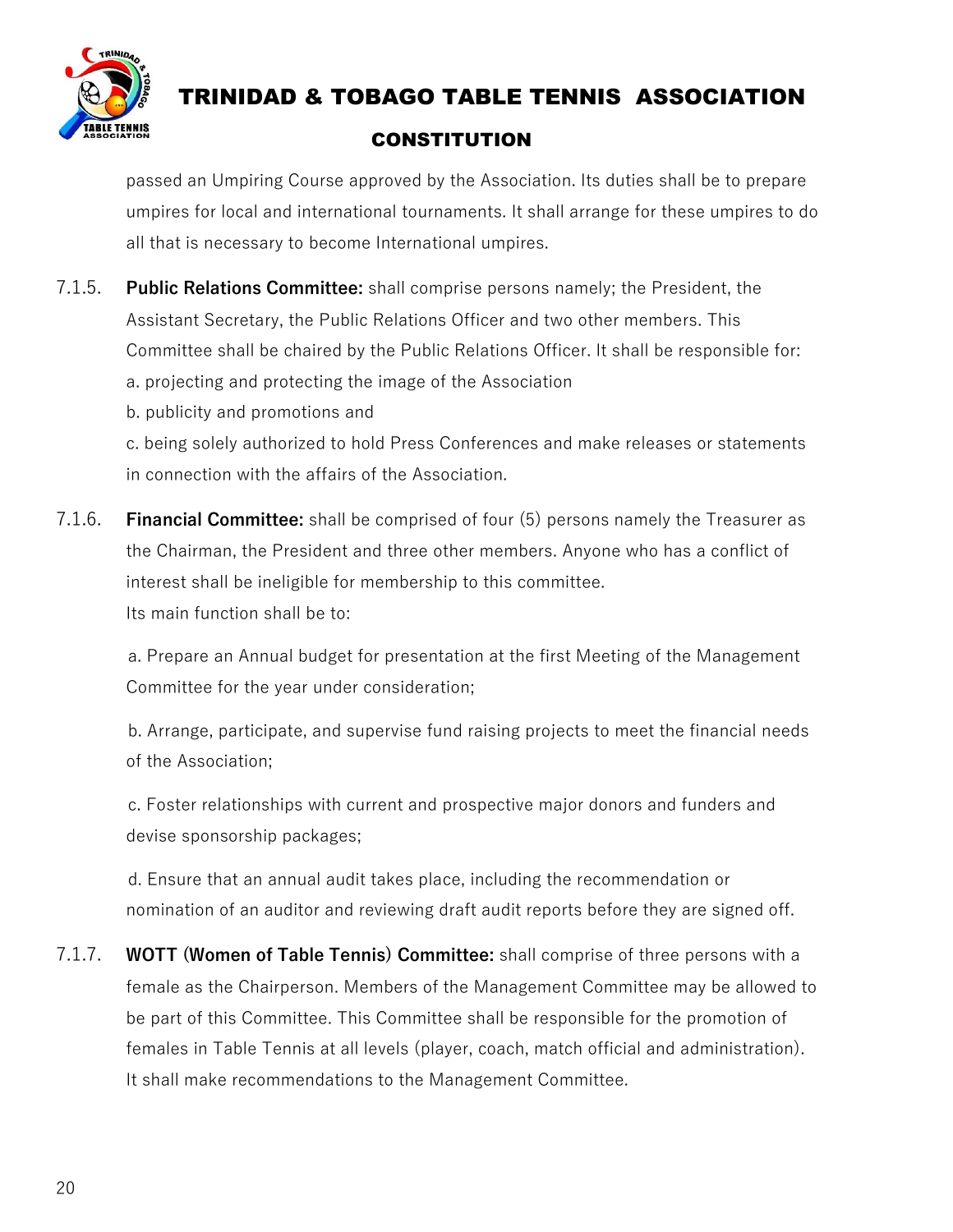

- 7.1.8. The President, General Secretary and Public Relations Officer shall be ex officio members of all committees to which they have not been specifically named as members;
- 7.1.9. All standing committees shall submit reports of any action taken, to the next meeting of the Management Committee. The decisions of Standing Committees on matters within their competence must be ratified by the Management Committee. They shall have power to co-opt persons not exceeding (2) two who shall have no power to vote, excepting the Tournaments and Fixtures Committee;
- 7.1.10. Where not otherwise specified the quorum of each Committee shall be the majority. Where the membership is an odd number then the majority shall be the number rounded-up of half of the membership. Where the membership is an even number, the majority shall be half the membership plus one;
- 7.1.11. The Management Committee shall elect all members of Committees where the membership is not otherwise specified.
- 7.1.12. All Standing Committees shall be formed no later than 30 days and all Independent Commissions formed no later than forty-five (45) days after the AGM;
- 7.1.13. Each Standing Committee, must include at least (1) one elected officer Management Committee Member except as subject to **Article 7.1.7.**

#### 7.2. **Composition and Duties of Independent Commission**

7.2.1. **Disciplinary, Integrity and Ethics Commission**: shall be comprised of five independent persons or non- individual members of the Association and will be selected by the Management Committee. The purpose is to apply sanctions against any individual member, club or legal entity directly or indirectly linked to the activity and actions of Association's membership that cause the violation of legal or moral standards. Anyone who has a conflict of interest in a matter at any specific time shall be ineligible for involvement in the said matter. This Commission shall appoint an independent investigative team of one or three persons which shall submit a report including recommendations to it for consideration and deliberation. This Commission will be guided by the **Disciplinary, Integrity and Ethics Policy,** whilst acting and making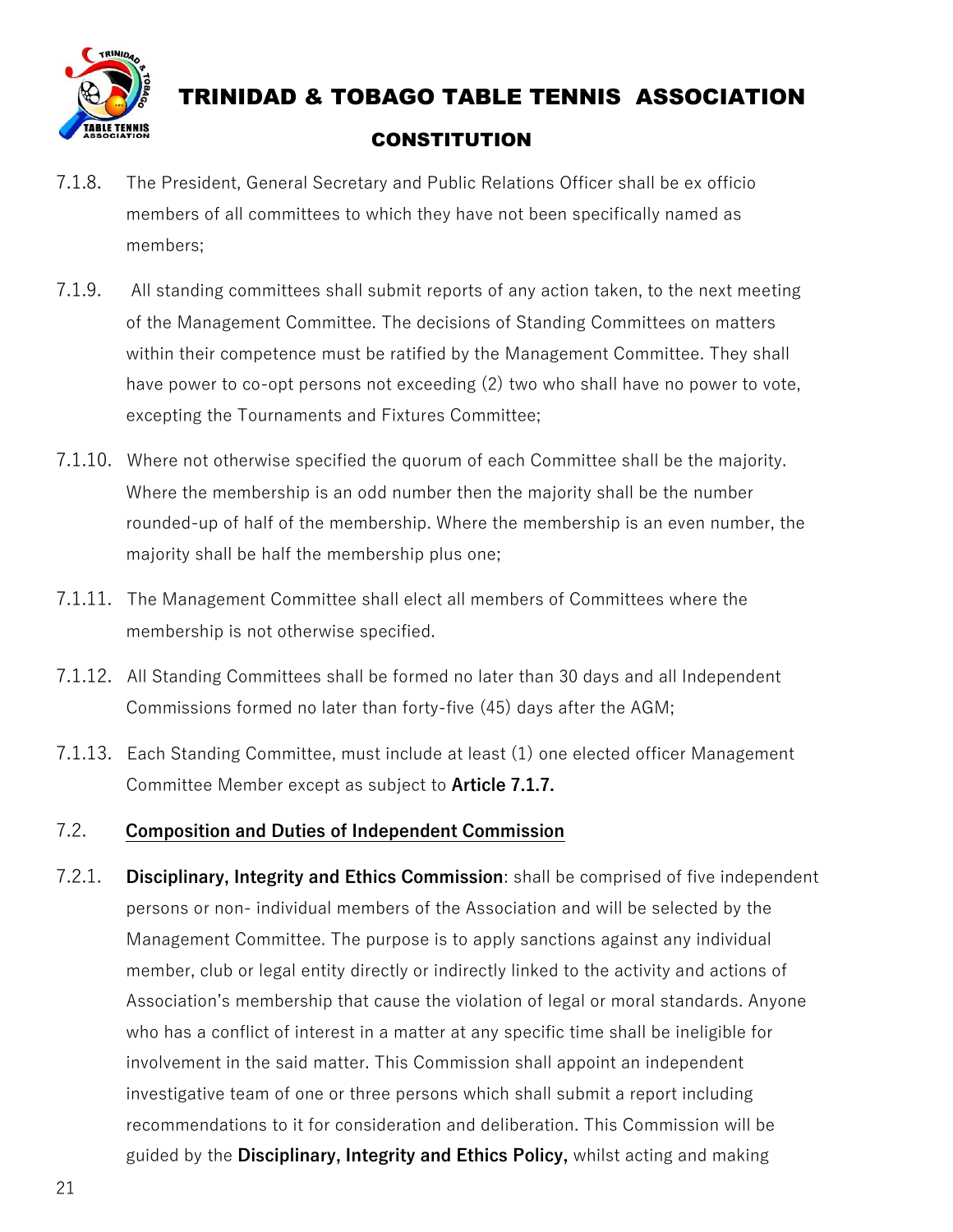

decisions independent of the Management Committee and whose decision can only be reversed by an **Independent Appeal Commission** according to **Article 7.2.2** of this Constitution.

- 7.2.2. **Independent Appeal Commission:** shall be comprised of three or five independent persons including only non-individual members of the Association and will be elected by the Management Committee. Anyone who has a conflict of interest in a matter at any specific time shall be ineligible for involvement in the said matter.
- 7.2.3. No one independent person shall be a member of both Commissions as described in **Articles 7.2.1 and 7.2.3**.
- 7.2.4. **Players Commission:** shall comprised of five (5) players (18 years or over) who have been competing internationally, regionally or locally for the last five years. Anyone who has a conflict of interest shall be ineligible for membership to this commission. Conflict of interest is in this situation is where a proposed member is a member of the Management Committee, Selection Committee or Zonal Executive. This commission shall include two (2) senior (one male and one female) national players who have represented Trinidad and Tobago within the last five (5) years and three other players. This commission shall be formed through the Clubs. This Commission shall be responsible for looking after the interest of all competitive players at all levels. It shall make recommendations to the Management Committee.

#### **8.0. MEETINGS**

- 8.1. General Guidelines For Meetings AGM, SGM, Management Committee and Zonal Meetings shall be guided by the following:
- 8.1.1. The Association shall use any applicable media platform or virtual technology, to ensure meetings are held at the appropriate time according to this Constitution; 8.1.2. Notice of the meeting, giving details of the place, date and time and the business to be transacted, shall be sent by post or electronically to persons eligible to attend;
- 8.1.3. The President shall preside at all meetings of the Association. If the President is not present, or is otherwise unable to preside, then a Vice-President shall chair the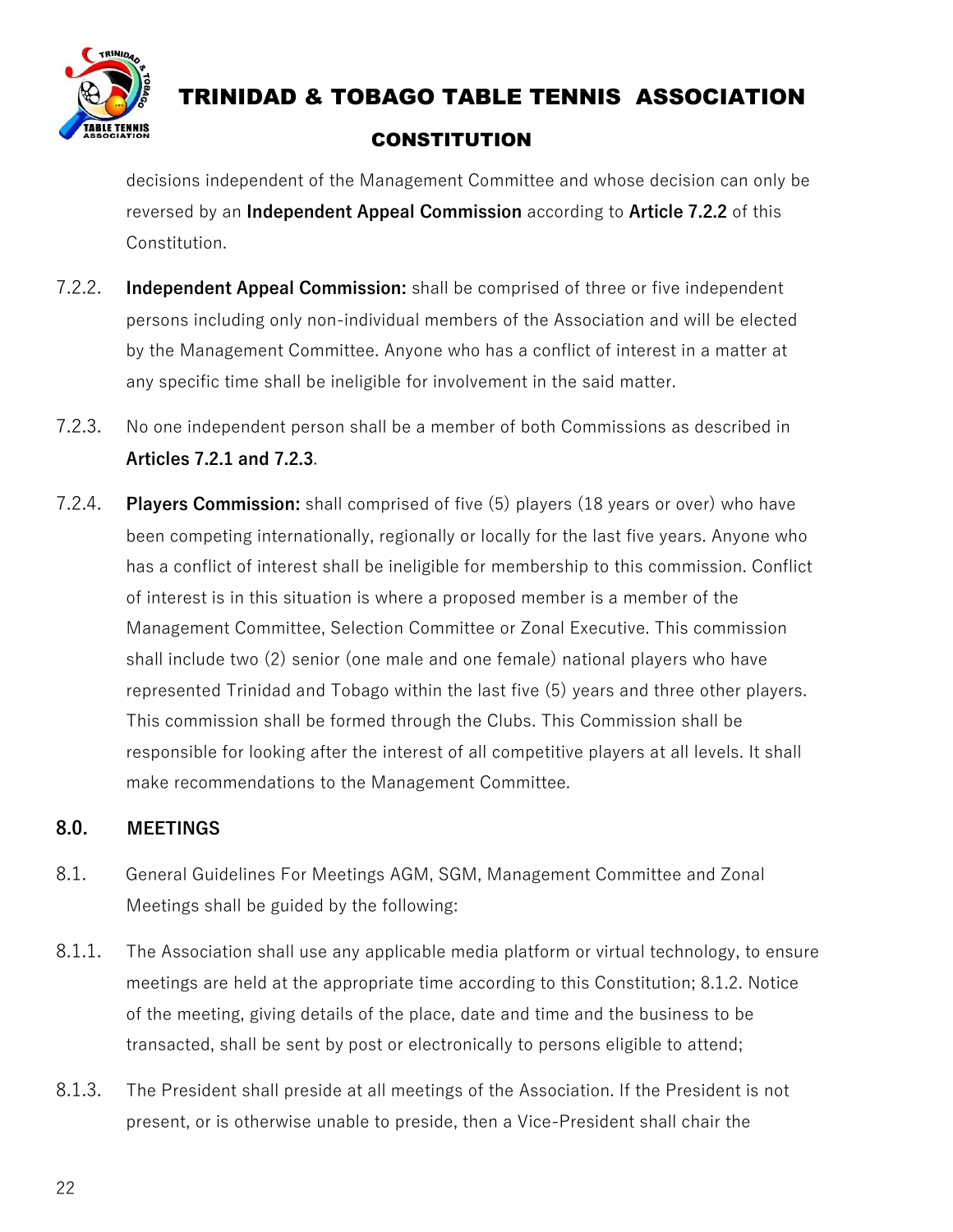

meeting. If all three are absent or otherwise unable to preside, the remaining officers shall appoint one of their number to preside as chairman for that meeting only;

- 8.1.4. No business shall be transacted at any meeting unless after no more than thirty (30) minutes of the time fixed for the commencement of the meeting, a quorum is present;
- 8.1.5. In the event of a quorum not being present within half hour of the time fixed for a meeting of which due notice shall have been given, the meeting stands adjourned for a period of seven (7) days at an agreed time and venue; If at such adjourned meeting a quorum is not present, the meeting will take place with those members present;
- 8.1.6. At any meeting, any resolution put to the vote of the meeting may be decided by ballot; Once the result of vote by ballot is achieved, an entry to that effect must be entered in the minutes of the meeting and shall be conclusive evidence of the fact;
- 8.1.7. The instrument appointing a proxy shall be in writing under the hand of the appointer or a duly authorized attorney in writing. An eligible Individual Member shall be entitled (but not obligated) to instruct a proxy to vote in favour of or against any proposed resolution. Unless otherwise instructed, the proxy may vote as he or she thinks fit. The appointment of proxy form shall be provided by the General Secretary upon request. No Nominated Representative shall hold more than one proxy;
- 8.1.8. The eligible individual member can only provide the authority of a proxy to an individual member;

8.1.9. The instrument appointing a proxy shall be surrendered to the Association via the General Secretary, in soft copy and/or hard copy, no less than twenty-four (24) hours before the time allotted for the said meeting or adjourned meeting at which the Individual member appointed as the proxy in the instrument proposes to vote;

8.1.10. The proxy remains valid as the appointer remains alive unless revoked by the appointer.

#### 8.2. **Representation and Voting at Meetings**

8.2.1. At SGM and AGM, all affiliated Full Clubs and School Leagues are allowed to have one (1) representative to vote;<sup>1</sup>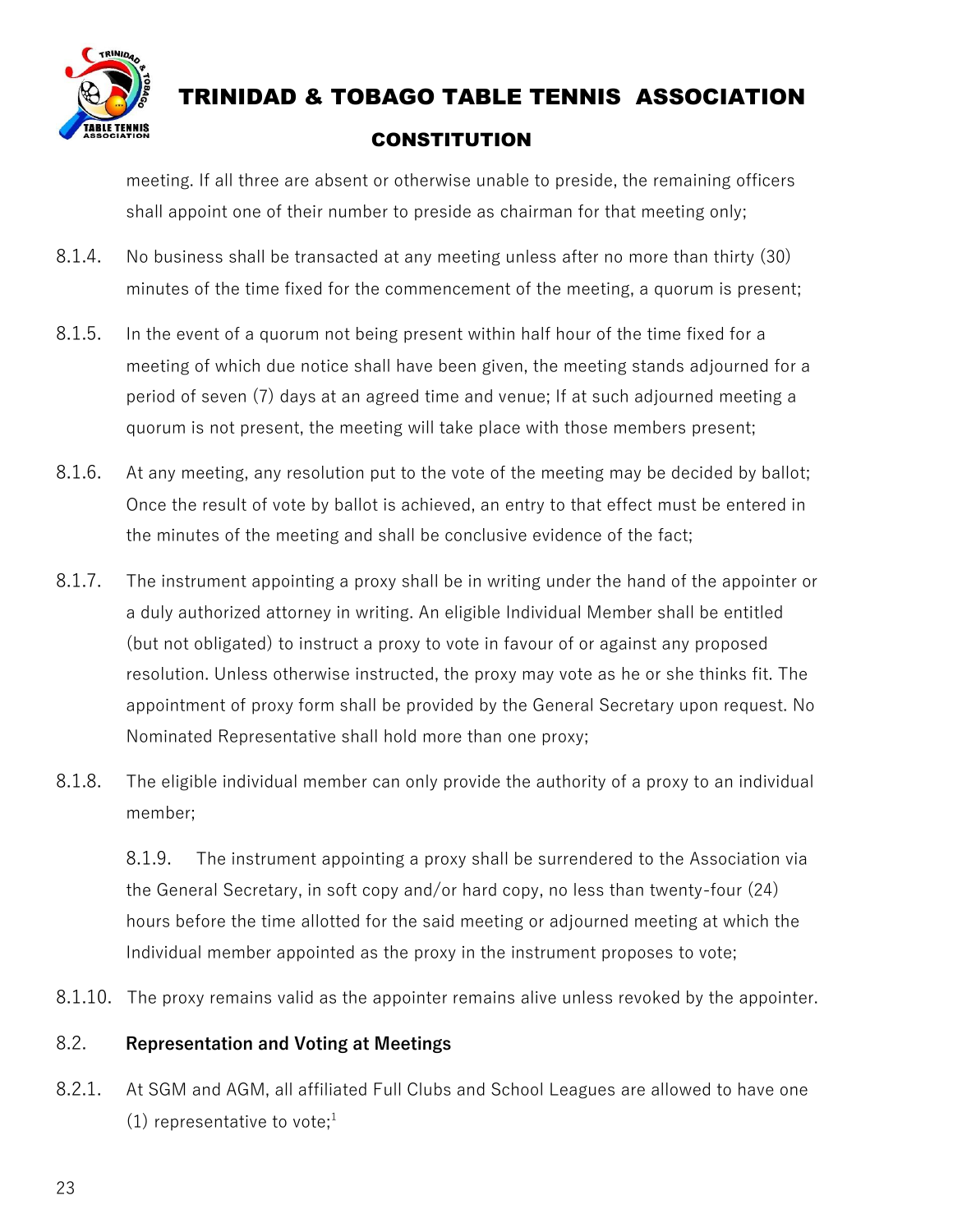

- 8.2.2. All affiliated Associate Clubs are allowed to have representation at SGM and AGM but shall not be allowed to speak or vote;
- 8.2.3. All Executive Officer/s completing their terms in office at an AGM will not be allowed to vote in the elections of an officer;
- 8.2.4. Each Executive Officer will be allowed one vote at all SGM, AGM and Management Committee Meetings, except in a situation as described per Article **8.2.3;**
- 8.2.5. The President is allowed one original vote at an AGM, SGM and Management Committee meeting, but if there is a tie, the President shall have the casting vote except as described per **Article 8.2.3;**
- 8.2.6. Independent, Honorary Life members and Honorary members are allowed to attend all SGM and AGM but not allowed to vote;
- 8.2.7. All resolutions and propositions at SGM and AGM shall be decided by a two thirds majority vote of the members present and voting.

#### 8.3 **Management Committee Meeting**

- 8.3.1. Meetings of the Management Committee shall be held monthly in every financial year at a place and time, to be determined by the President in collaboration with the General Secretary;
- 8.3.2. Notice of Management Meetings shall be no later than seven (7) days prior to the said meeting.;
- 8.3.3. The President in collaboration with the General Secretary may call a meeting separately from the monthly statutory meeting;
- 8.3.4. Only members of the Management are eligible to be present at these meetings unless a special invitation is requested by any member of the Management, but the said invitation must be issued through the General Secretary and approved by at least 50% of the Management Committee members; or persons entitled to attend;
- 8.3.5. The quorum at a meeting of the Management Committee shall be at least three of the zone representatives and at least Seven (7) members.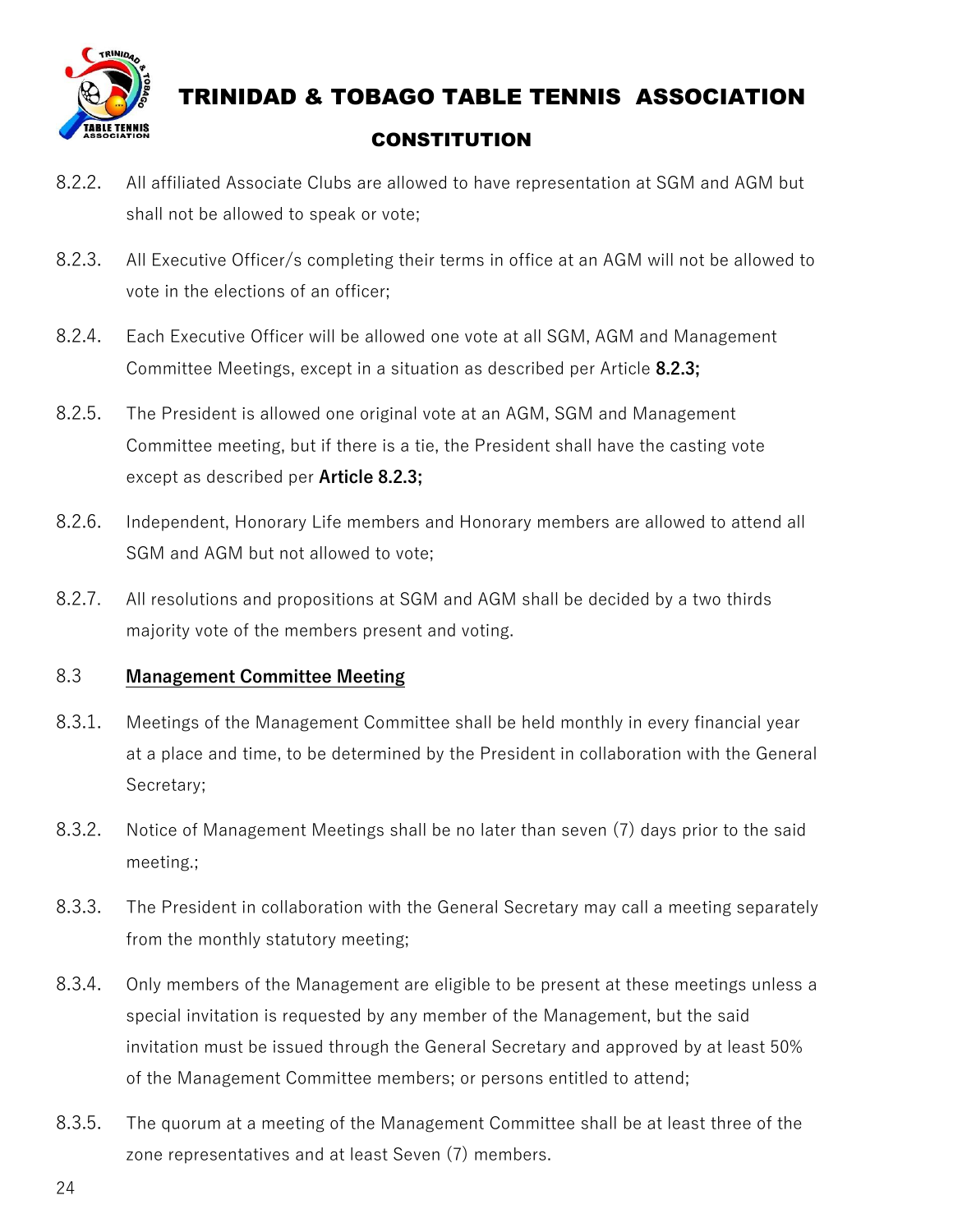

- 8.3.6. If at the adjourned Management meeting a quorum of seven (7) is not present after half an hour from the time fixed for the meeting, the meeting will continue with those present;
- 8.3.7. Each Management member shall have voting rights and shall be entitled to one vote. the Chairperson shall have an original and a casting vote;
- 8.3.8. When a President vacates office at the end of their term, they are entitled to attend Management meetings for the following year but shall not be entitled to vote.

#### 8.4. **Emergency Management Meeting**

- 8.4.1. An Emergency Management Meeting shall be initiated only if there is a situation that is:
	- a. necessary; (essential or vital, not merely useful or beneficial)
	- b. sudden; (coming into being quickly, not building up over time)
	- c. urgent; (requiring immediate action); and

d. unforeseen.

- 8.4.2. The President in collaboration with the General Secretary after communicating with the Management Committee, shall set a time, date and venue as agreed by the majority;
- 8.4.3. In the event of a quorum not being present within half hour of the time fixed for a meeting of which due notice shall have been given, the meeting stands adjourned at an agreed date, time and venue by those present;
- 8.4.4. If at the adjourned Management meeting a quorum of seven (7) is not present after half an hour from the time fixed for the meeting, the meeting will continue with those present;

#### 8.5. **Annual General Meeting**

- 8.5.1. The Association will act in its best interest and can:
	- a. Convoke mandatory Annual General Meetings;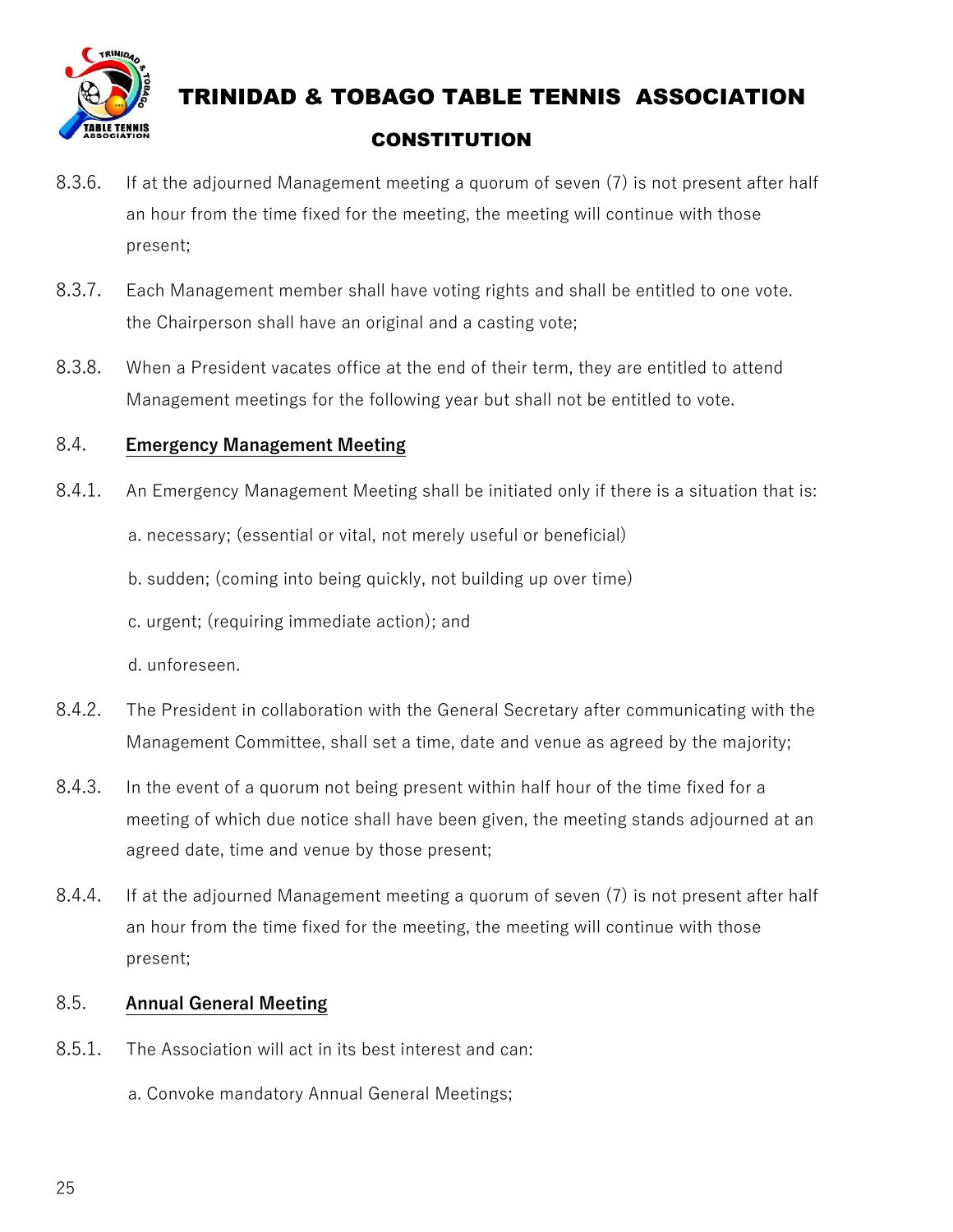

- b. Consider or reject the General Secretary and Treasurer (Annual Statement of Accounts);
- c. Approve the elected auditor;
- d. Consider or reject Zonal reports;
- e. Amend the Association's Constitution subject to Article 12.0;
- f. Approve or reject Honorary Life Members and Honorary Members;
- g. Review the list of Honorary Life Members and Honorary Members;
- h. Hold an AGM no later than the last day of January;

 i. Hold an election every four years for the election of Executive Officers of the Association.

- 8.5.2. At least forty (40) days' notice of the AGM shall be given in writing or electronically by the General Secretary to all members;
- 8.5.3. Details of any amendments to the Constitution or the National Selection Policy & Procedure document for approval, or propositions and resolutions to be dealt with at an AGM must reach the General Secretary no later than twenty-one (21) days before the date of the meeting;
- 8.5.4. The Association shall receive from school leagues, individual members and clubs their annual affiliation fees accompanied with the affiliation form no later than fourteen (14) days before the date of the Association's AGM, to be able to participate;
- 8.5.5. The AGM agenda, propositions, resolutions or amendments for approval at an AGM must be issued to the membership by the General Secretary no later than seven (7) days before the date of the AGM;
- 8.5.6. Members of the membership shall be entitled to attend the AGM as observers, without speaking or voting privileges unless being an Executive Officer, or they are the representative of a Full Club or School League;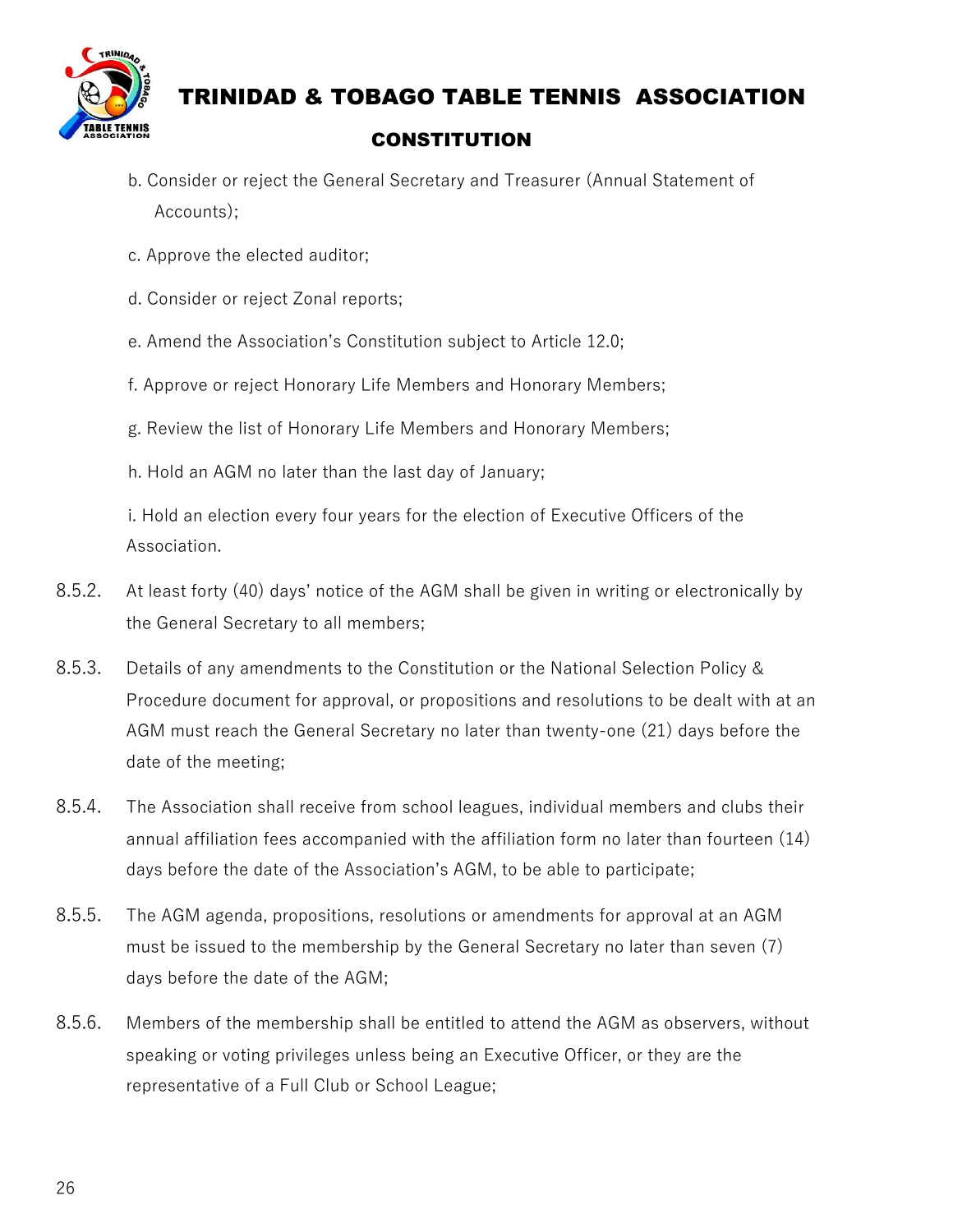

8.5.7. The quorum at AGM shall be fifteen (15) persons provided that at least three (3) Executive Officers and 50% of representatives eligible to vote are present;

#### **8.6. Annual General Meeting Agenda**

The agenda for an AGM may include the following:

- 8.6.1. The appointment of a Chair;
- 8.6.2. A roll call of all present;
- 8.6.3. The Chair opening remarks;
- 8.6.4. Correction and Approval of previous AGM minutes;
- 8.6.5. Business arising out of the minutes;
- 8.6.6. General Secretary Report of previous year Reading and Acceptance;
- 8.6.7. Treasurer's Report of previous year Reading and Acceptance;
- 8.6.8. Auditor's Report of previous year;
- 8.6.9. Zonal and School League Reports;
- 8.6.10. The consideration of propositions and resolutions;
- 8.6.11. Amendments to the Constitution;
- 8.6.12. Acknowledgement of the list of Full and Associate Clubs;
- 8.6.13. The appointment of the returning officer;
- 8.6.14. The election of Executive Officers;
- 8.6.15. Other Business;
- 8.6.16. Remarks from the newly installed President;
- 8.6.17. Adjournment of meeting.

#### 8.7. **Special General Meeting**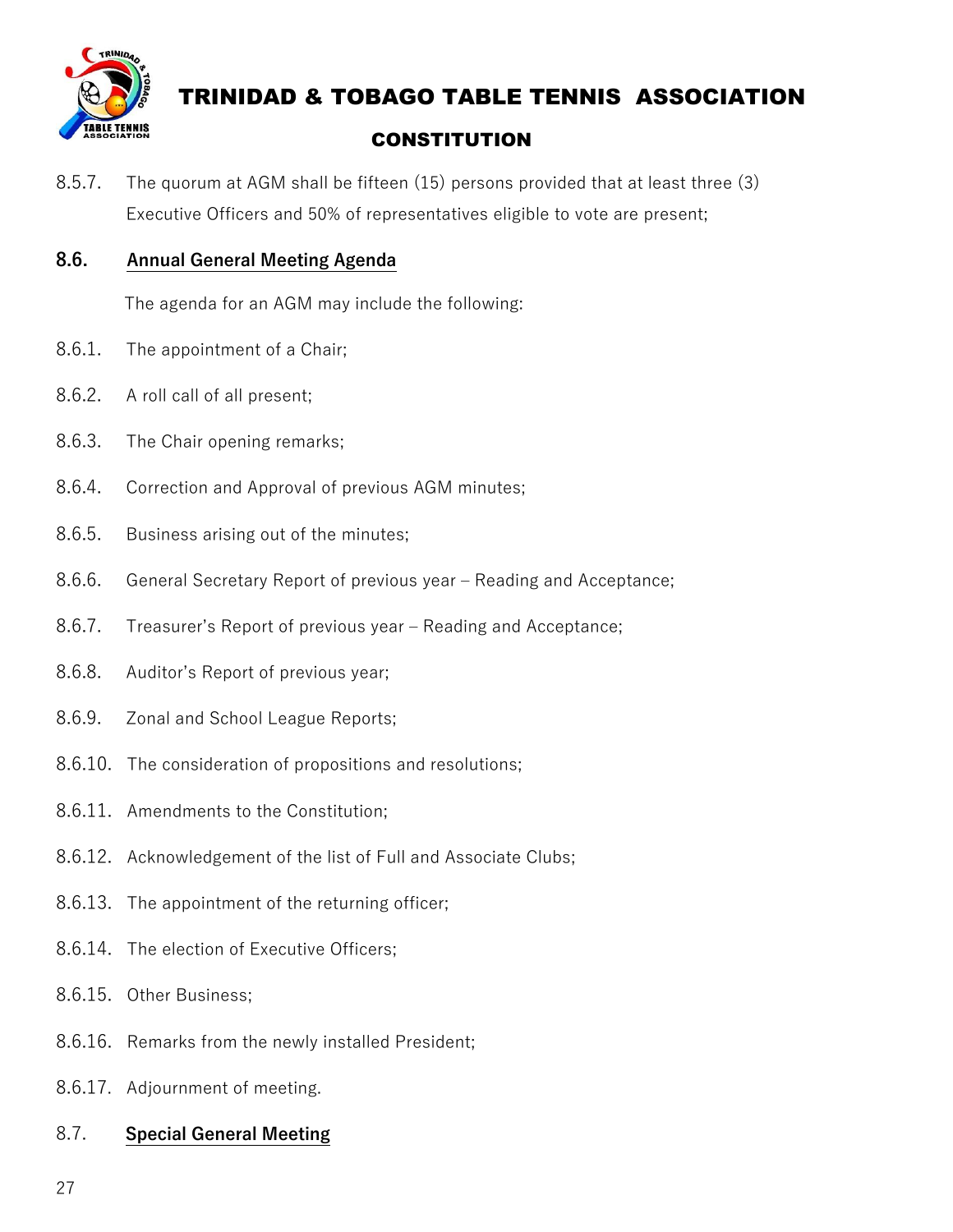

- 8.7.1. All SGM of the Association may be called by the President, the Management Committee or at the written request of no less than 40% of the persons eligible to attend and vote at this meeting;
- 8.7.2. In the case of the written request, the purpose for which the meeting is being requested shall be clearly stated and included on the agenda of the notice convening the meeting which shall not be later than one month after the receipt of the request;
- 8.7.3. Fourteen (14) days' notice inclusion of the agenda shall be given in writing or electronically by the General Secretary to all members entitled to attend such meetings and only items listed on the agenda shall be discussed;
- 8.7.4. The quorum at a SGM shall be fifteen (15) persons provided that at least 75% of the persons eligible to attend and vote are represented.

#### 8.8. **Zonal Meetings**

- 8.8.1. Zonal meetings shall be held at least once every three months in every financial year of the Association at a place and time to be determined by the Zonal Chairperson in collaboration with the Zonal Secretary;
- 8.8.2. The zonal chairperson is responsible for holding all zonal meetings on time according to this constitution;
- 8.8.3. The zonal chairperson in collaboration with the zonal secretary may call a meeting separately from the quarterly statutory meeting; Only full clubs will be allowed to vote in zonal meetings;
- 8.8.4. Each full club is allowed one vote at zonal meetings;
- 8.8.5. The zonal AGM shall be held annually after the notice of the Association's AGM is announced, but no later than fourteen days before the Association's AGM;
- 8.8.6. Each zone shall inform the Association of the date of their zonal AGM, and in return the Association shall share this information with the membership;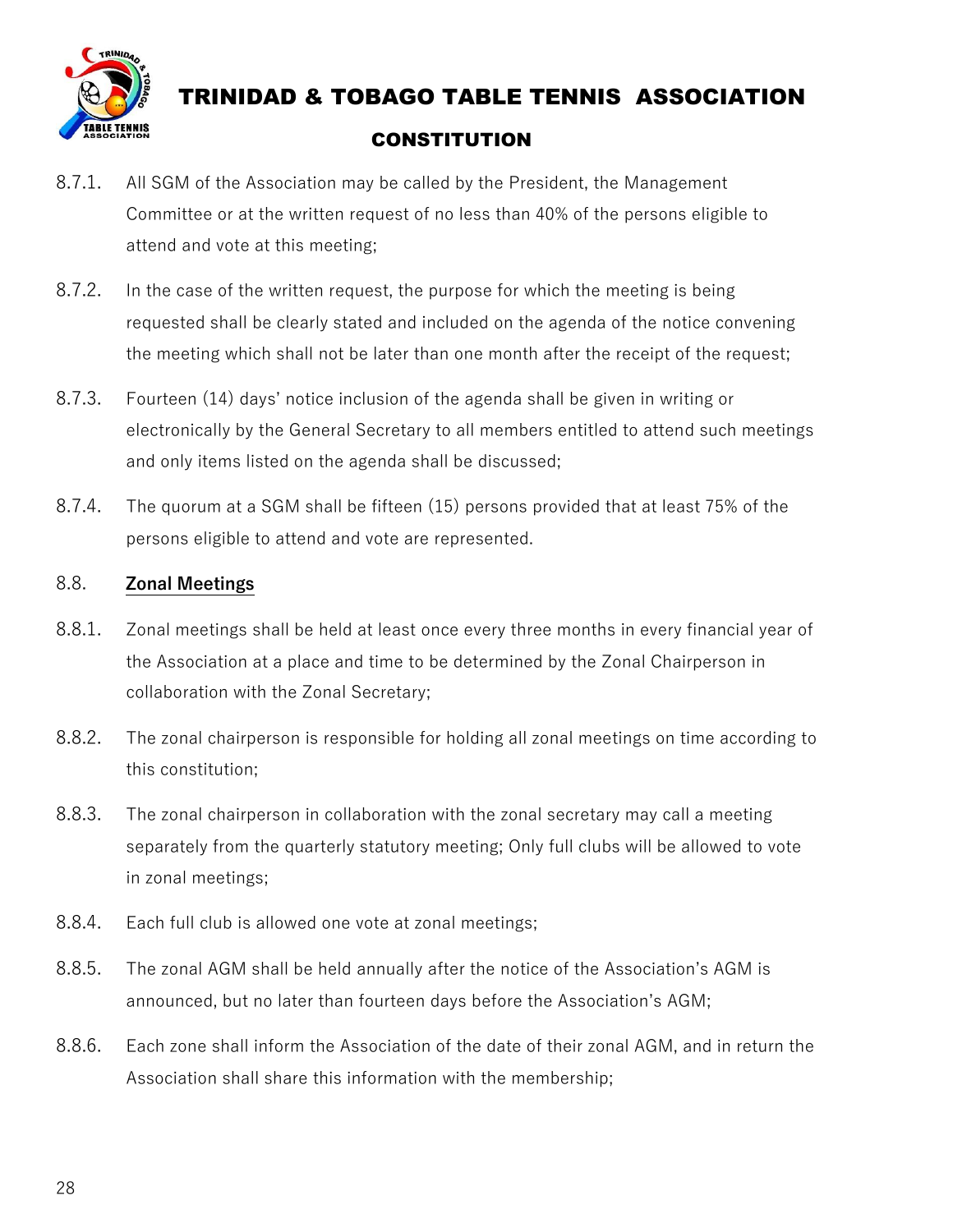

- 8.8.7. All zonal AGM shall have an independent Executive Officer present as an observer. This Executive officer is responsible for receiving and approving all club affiliation forms and fees;
- 8.8.8. Each zone shall hold their elections every four (4) years in line with the Association's AGM for election of officers;
- 8.8.9. Each zone shall submit the minutes of their meetings to the Association through the Association's Secretariat no later than thirty days after the meeting.

#### 9.0. **ZONES**

- 9.1. A zone shall comprise of no less than two (2) Full Clubs. The zone will be responsible for appointing its zonal Executive;
- 9.2. A Zone shall be deemed to be non-functional if it is not represented at three consecutive regular Management Committee meetings without a written reasonable excuse to the Management Committee within a period of a least 7 days prior to the next Management Committee Meeting;
- 9.3. In areas where Zonal Committees are not functioning, applications and other business should be forwarded to the General Secretary of the Association;
- 9.4. A duly constituted zone Executive shall be responsible for table tennis in a zone as defined in this constitution. These duties include:
	- a. Dissemination of information, rules and guidelines as set out by the TTTTA Constitution and Policies;
	- b. Promotion of the sport of table tennis amongst its clubs and zone;
	- c. Registering clubs; players via clubs

#### **10.0. Reports**

10.1. Each Zone affiliated to the Association shall submit, to the General Secretary of the Association no later than fourteen days before the Association's AGM:

a. A copy of the annual report;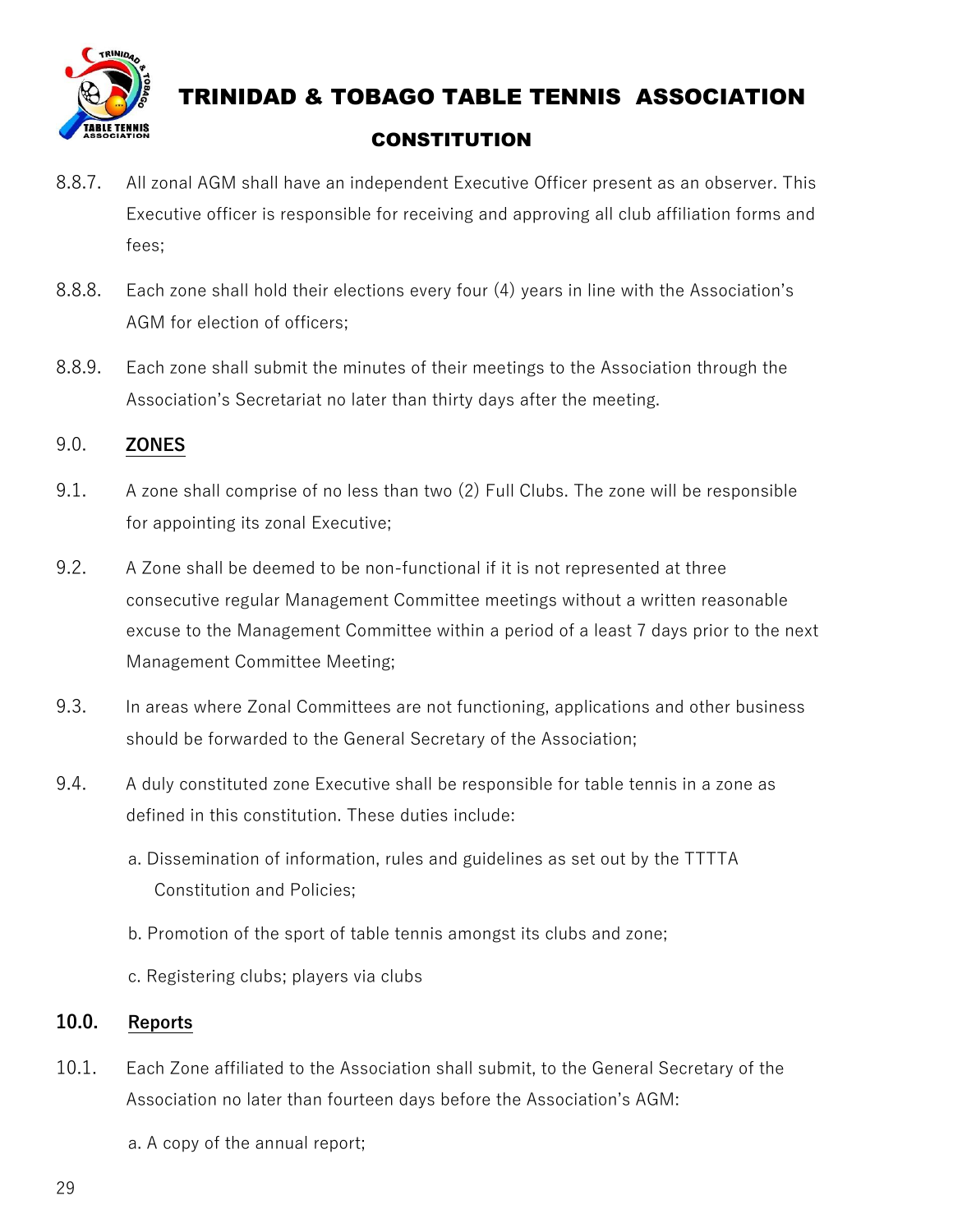

- b. A list of the names and addresses of the newly elected Officers;
- c. A list of its affiliated clubs for the ensuing year;
- d. The annual membership fees of affiliated clubs together with player registration fees;
- e. The names of the representatives of the club appointed to attend the Association's AGM.
- 10.2. Schools Leagues shall submit to the General Secretary of the Association no later than fourteen days before the Association's AGM:
	- a. The annual affiliation fee;
	- b. A list of the names and addresses of their schools;
	- c. The name of the representative of the Schools Leagues appointed to attend the Association's AGM.

#### **11.0. DISCIPLINARY, INTEGRITY AND ETHICS COMMISSION**

#### 11.1. **Disciplinary, Integrity and Ethics Matters**

- 11.1.1. All members of the Association shall be under obligation to abide by the conditions set out in the Constitution, the Bye-Laws and Regulations of the Association and to accept and enforce all decisions of the Discipline, Integrity and Ethics Commission, Independent Appeal Commission and/or the TTOC Arbitral Tribunal;
- 11.1.2. The Disciplinary, Integrity and Ethics Commission considers all matters constituting or pertaining to any breach of the rules and regulations of the Association and shall be empowered to handle all complaints of misconduct, breach of the Rules and Regulations of the Association as referred to them from time to time by the Management Committee, or any individual member or such other competent and recognized judicial body;
- 11.1.3. Every member of the Disciplinary, Integrity and Ethics Commission or the Independent Appeal Commission shall be and remain impartial and independent of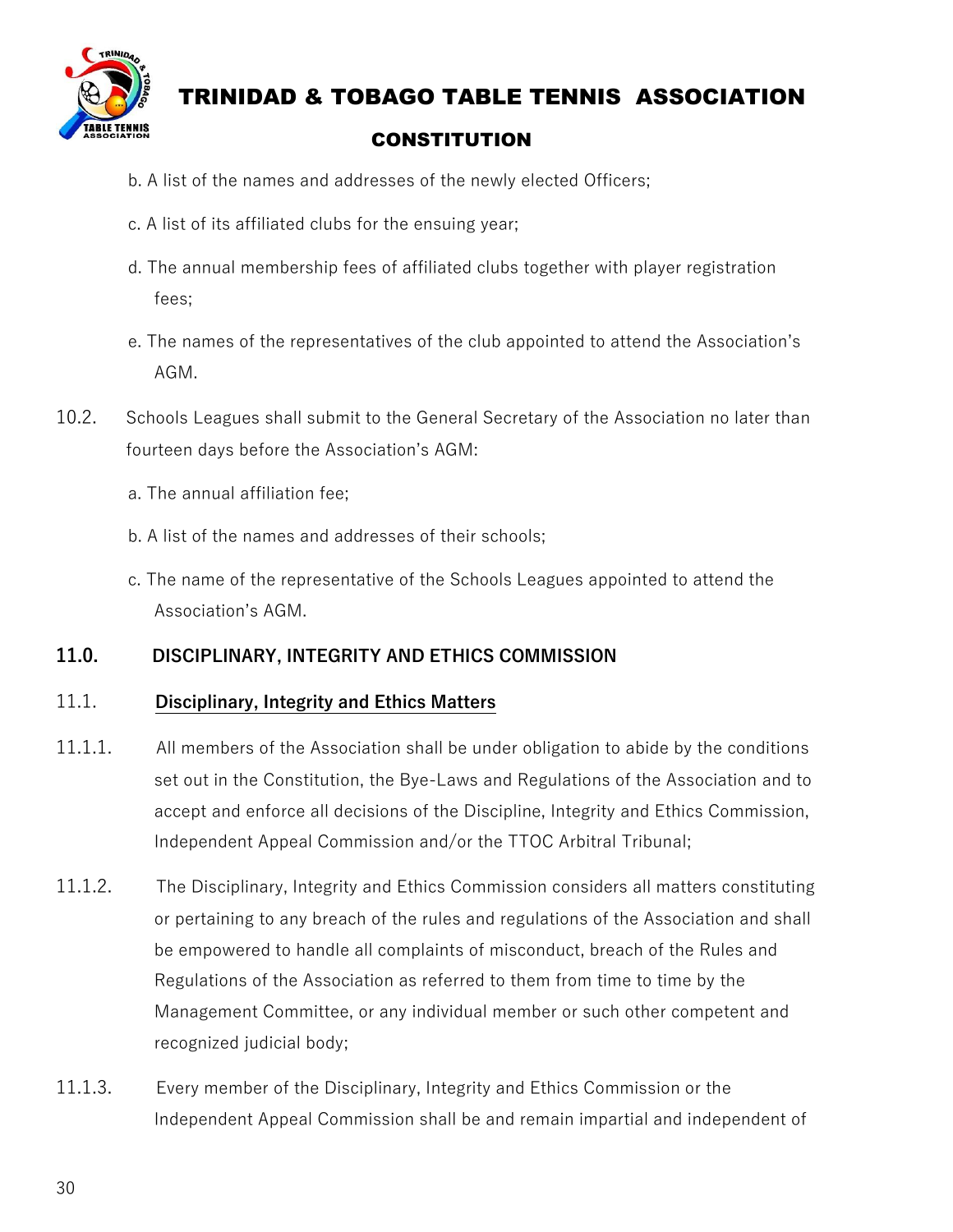

the parties and shall immediately disclose any circumstances which may affect his/her independence with respect to any of the parties.

#### 11.2. **Duties of the Disciplinary, Integrity and Ethics Commission**

- 11.2.1. Investigating and prosecuting infringement of the matters relating to compliance, discipline, integrity and ethics maters as referred to by the Management Committee, any individual member or such other competent and recognized body;
- 11.2.2. Breach of Constitution: an allegation or grievance (not being capricious, vexatious or frivolous) by a complainant (who may be, but need not be an individual member) that an individual member has: a. acted in a manner unbecoming of an individual member or prejudicial to the objects and interests of the Association and the sport of table tennis; or b. brought the Association or the sport of table tennis into disrepute.
- 11.2.3. Breach of Constitution: an allegation or grievance (not being capricious, vexatious or frivolous) by a complainant who is an individual member, that another individual member has: a. failed or refused to comply with a provision of this Constitution, the by-laws or any other decision, resolution or policy of the Management or duly authorized committee.
- 11.2.4. To educate Association's membership on disciplinary, integrity and ethics matters;
- 11.2.5. To otherwise protect and uphold the integrity of table tennis in Trinidad and Tobago;
- 11.2.6. Members will be subject to the jurisdiction, penalties and appeal mechanisms of the Association as set out in the Discipline, Integrity and Ethics Policy.

#### 11.3. **Disciplinary, Integrity and Ethics Process**

There shall be a specific procedure for an individual member who faces a charge:

11.3.1. The Management Committee or any of the Association's membership can make a request for any matter to be heard by the Discipline, Integrity and Ethics Commission;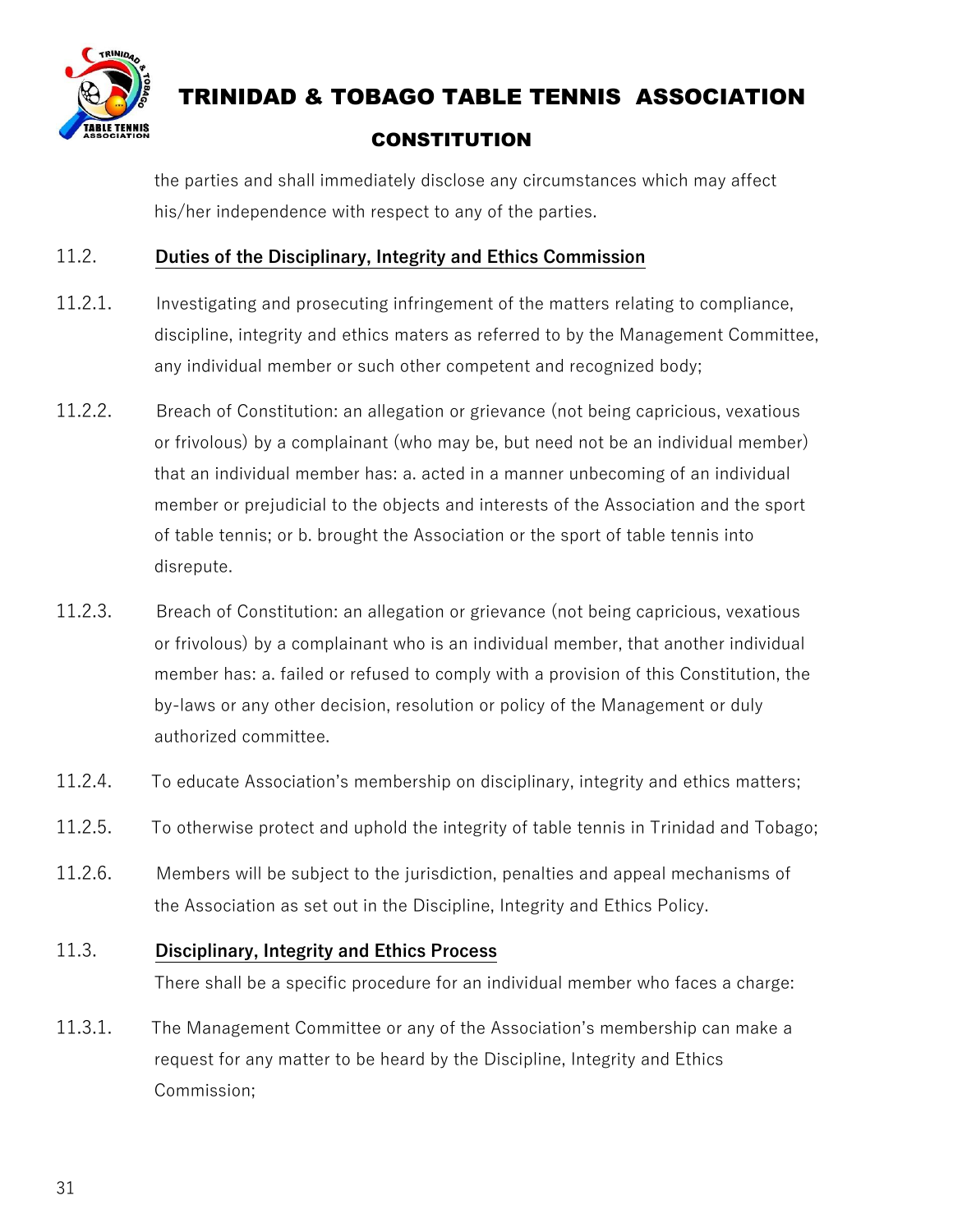

- 11.3.2. All notifications and communications to the Discipline, Integrity and Ethics Commission shall be made directly to the above-mentioned Commission and copied to the Management Committee;
- 11.3.3. Any individual member to whom charge/s have been brought against, with discipline, integrity and ethics matters shall be given an opportunity to be heard and to defend the charge/s laid against him/her;
- 11.3.4. The individual member shall be informed of their right to be represented at any hearing/s. Such representative may be qualified in law, the cost of which shall be borne solely by the individual member. The individual member shall be entitled to bring witnesses to the hearing. The names, addresses, electronic mail addresses, telephone and facsimile numbers of the persons representing the parties shall be communicated to the above-mentioned Commission and copied to the Management Committee;
- 11.3.5. The Disciplinary, Integrity and Ethics Commission or the Independent Appeal Commission or someone delegated by them shall conduct an investigation to determine whether an offence has been committed;
- 11.3.6. The Disciplinary, Integrity and Ethics Commission or the Independent Appeal Commission shall utilize the office of the Association for all proceedings, but should circumstances warrant, the Commissions may hold hearing/s in another place and in any other manner that is deemed appropriate by the Association, which may include the use of electronic media;
- 11.3.7. The offence, if any, must be identified under the applicable rules/laws of the Association;
- 11.3.8. All notifications and communications to the parties involved are to be made through the Secretariat office of the Association;
- 11.3.9. The decision of the Disciplinary, Integrity and Ethics Commission or the Independent Appeal Commission shall be communicated to the individual member in writing and/or by electronic mail but at least in a form permitting proof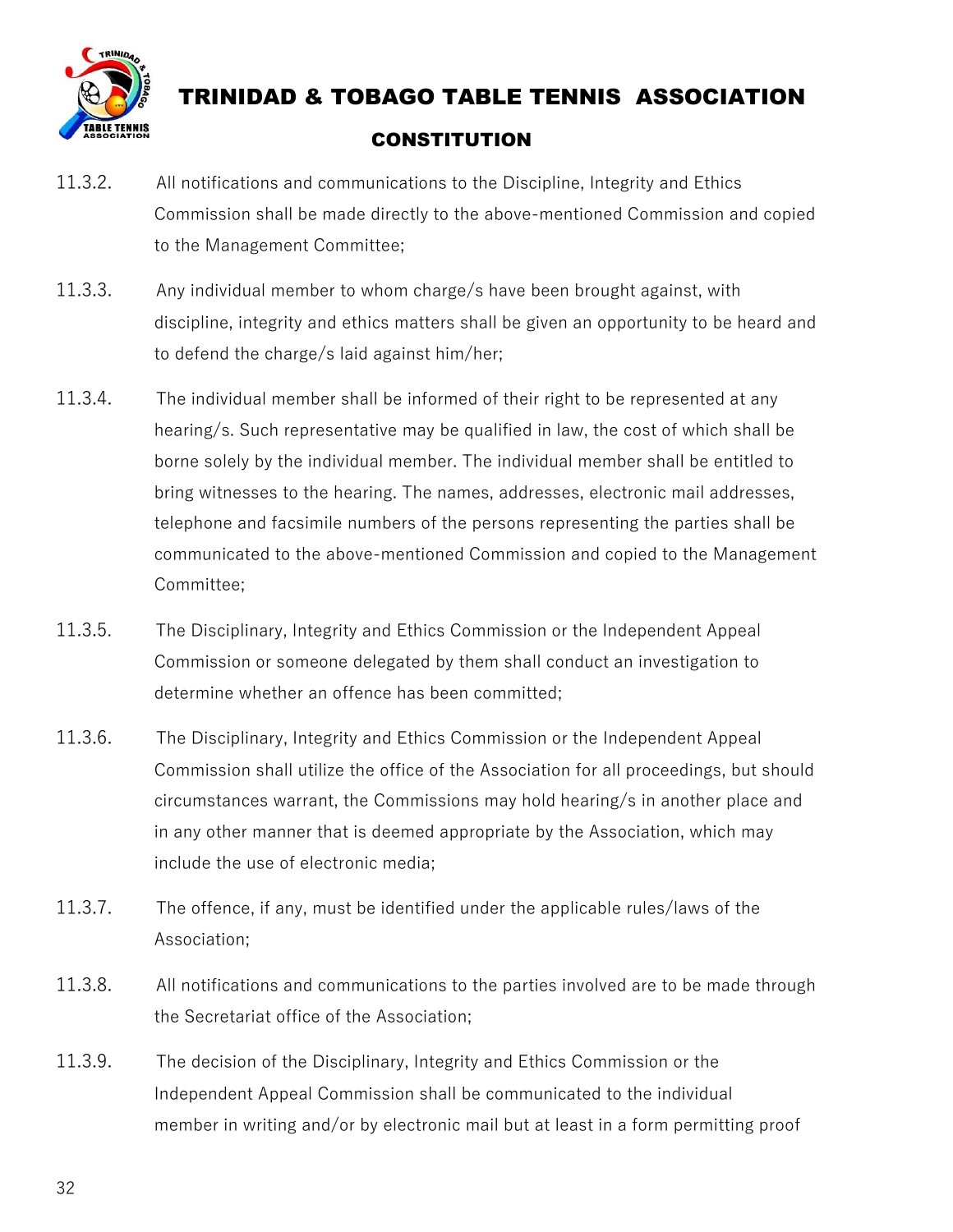

of receipt within seven (7) days of such decision being taken indicating decision and the penalty, if any, imposed by the said Commission;

- 11.3.10. All decisions made by the Discipline, Integrity and Ethics Commission may be appealed by any of the parties involved, to the Independent Appeal Commission as created under **Article 7.2.2** of this constitution and shall do so no later than seven (7) days after the receipt of the decision taken by the Discipline, Integrity and Ethics Commission, should such an appeal be submitted the decision would remain in force;
- 11.3.11. The Association Secretariat shall inform the parties involved in any matters before the Disciplinary, Integrity and Ethics Commission of their right and procedure in which to appeal to the Independent Appeal Commission on any decision made against them.

#### 11.4. **Independent Appeal Commission**

- 11.4.1. The Independent Appeal Commission considers only appeals pertaining to decisions of the Discipline, Integrity and Ethics Commission;
- 11.4.2. The Independent Appeal Commission shall have power to confirm, increase, vary, amend or reverse any decision of the Disciplinary, Integrity and Ethics Commission;
- 11.4.3. The Association Secretariat shall inform the parties involved in any matters before the Independent Appeal Commission of their right and procedure in which to appeal to the TTOC Arbitral Tribunal (in accordance with Clause 31 of the Trinidad and Tobago Olympic Committee's Constitution) on any decision made against them;
- 11.4.4. The TTOC shall be the final arbiter. Individual Members, officials and officers agree to be bound by the decision of or any settlement by the TTOC.

#### 12.0. **DISCONTINUANCE OF MEMBERSHIP**

12.1. An individual member may withdraw membership by written notice to the Association Secretariat;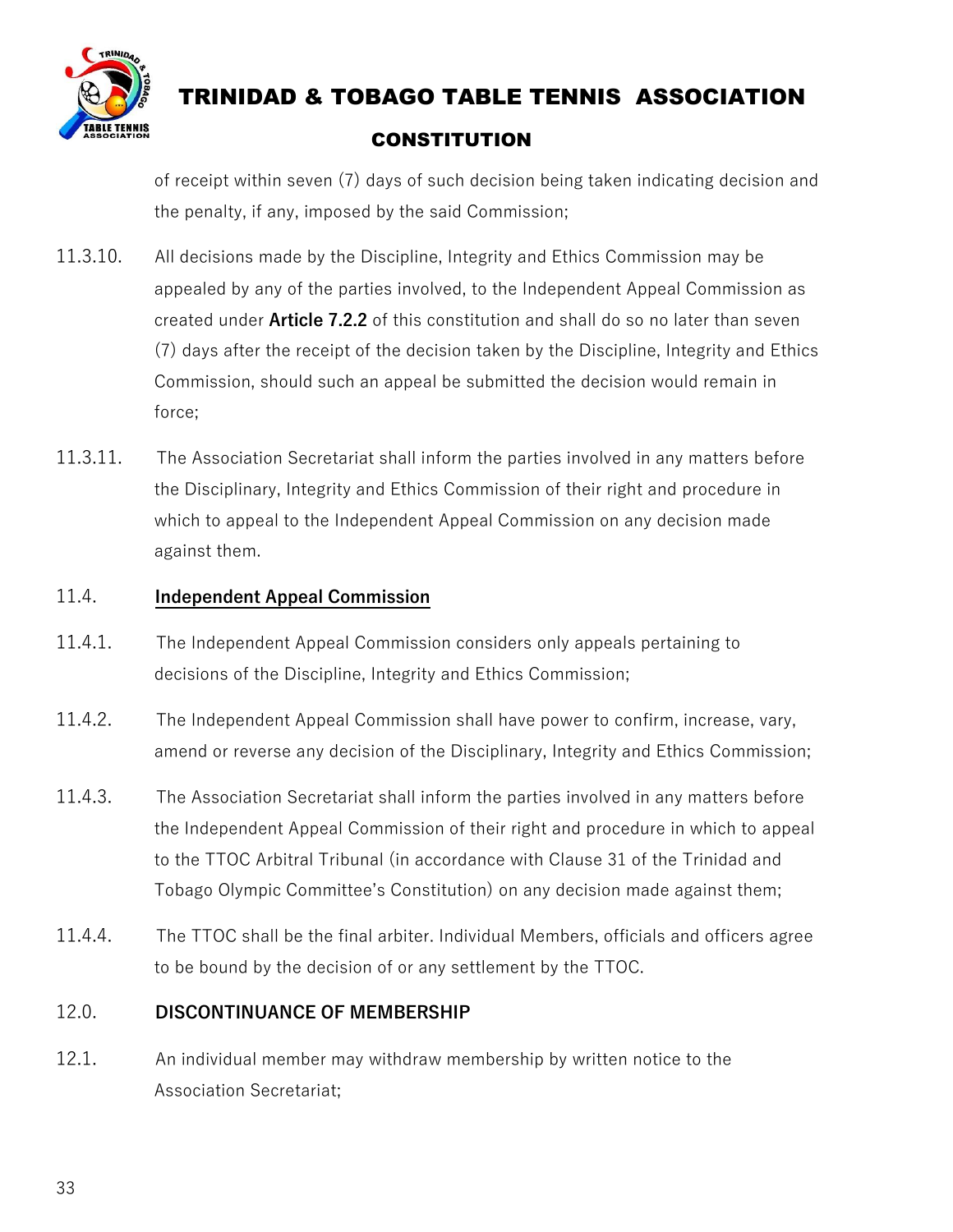

- 12.2. An individual member who or which ceases to be a member, for whatever reason, shall forfeit all right in and claim upon the Association and its property including intellectual property;
- 12.3. Any TTTTA documents, records or other property in the possession, custody or control of that member shall be returned to the Association immediately;
- 12.4. Where an individual member ceases to be a member of the Association, they shall also forfeit all representation rights at all Association meetings.

#### **13.0. Amendments to the Constitution and Policies**

- 13.1. No amendments shall be made to this Constitution or the National Selection Policy & Procedure except at an AGM or SGM;
- 13.2. Amendments to any policy except the National Selection Policy & Procedure can be made at a Management Meeting;
- 13.3. Any individual member may submit proposed amendments to any policy or the Constitution for consideration;
- 13.4. All proposed amendments to a policy or the Constitution shall be submitted to the General Secretary in writing and must be specific, referring to the Article and paragraph to be amended and the exact wording to be substituted;
- 13.5. The General Secretary shall share with the membership the proposed Amendments to the policy or the Constitution to be considered by the Management Committee no less than thirty (30) days before the review of the document at a Management Meeting;
- 13.6. The Management Committee shall review and share with the membership their recommendations on the proposed document and the membership in return shall submit all feedback to the Management Committee no later than fourteen (14) days therein after;
- 13.7. Only if there is/are any further addition of new Article/s by the Management Committee to the proposed document after feedback from the Association's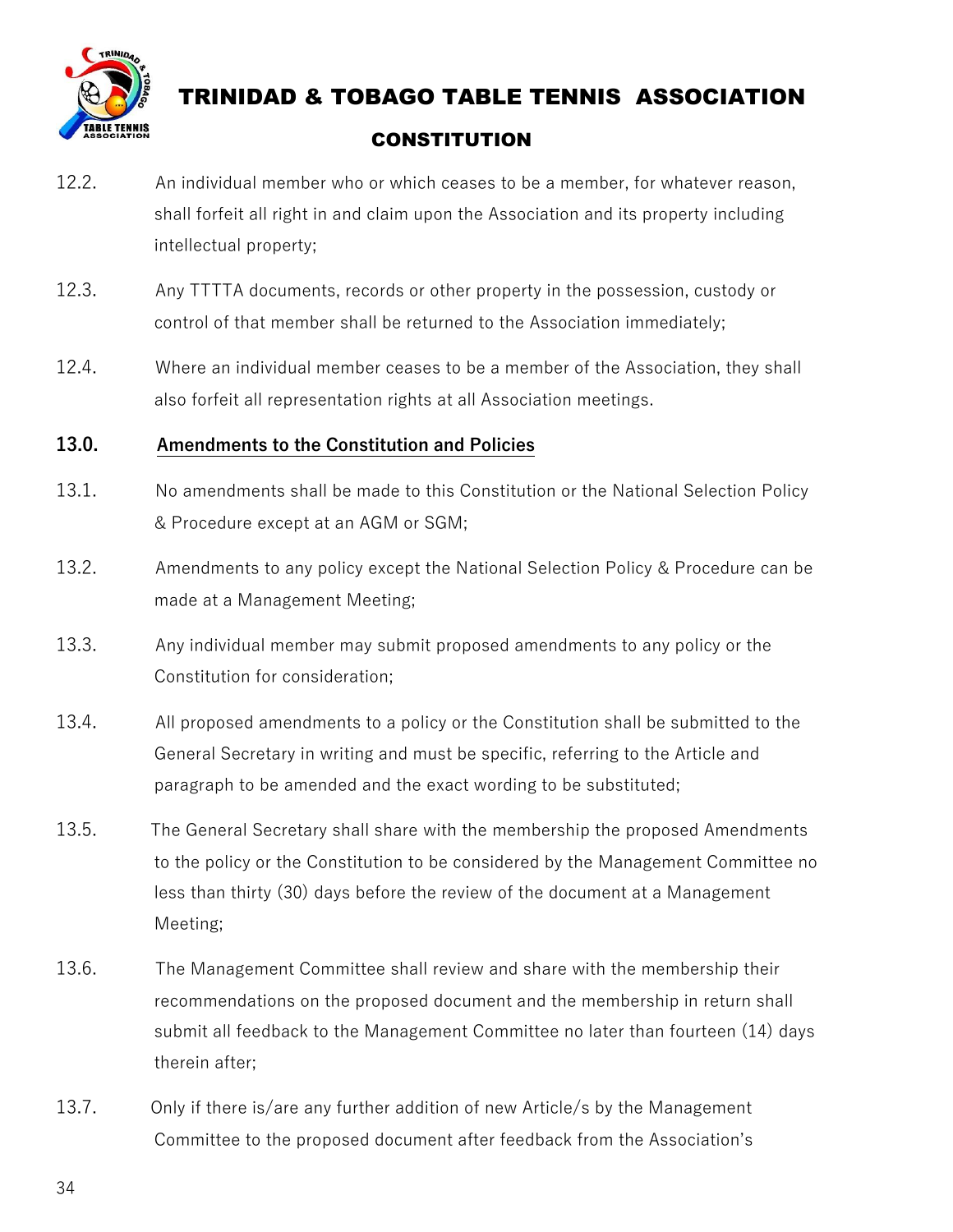

# TRINIDAD & TOBAGO TABLE TENNIS ASSOCIATION

#### **CONSTITUTION**

membership, the Management Committee shall share with the membership their further recommendations on the new Article/s and the membership shall submit all final feedback to the Management Committee no later than fourteen (14) days therein after;

- 13.8. The Management Committee shall therein after recommend and submit the final proposed document to the relevant meeting to be approved, according to **Article 13.1 or 13.2** of this constitution;
- 13.9. Amendments to the National Selection Policy & Procedure or the Constitution shall be approved by a two-thirds majority vote of the members present and voting at an AGM or SGM;
- 13.10. Amendments to any policy but the National Selection Policy & Procedure shall be approved by a two-thirds majority vote of the members present and voting at a Management meeting;
- 13.11. Such amendments shall come into effect immediately once approved by the meeting, unless the meeting specifies another effective date.

#### 14.0. **FINANCIALS**

- 14.1. The Treasurer will keep the accounts of the Association which be audited annually and, when deemed necessary, by an independent qualified accountant firm appointed by the AGM. The final accounts for each year shall be approved at an AGM;
- 14.2. The financial year of the Association shall start on the first day of January of each year and end on the last day of December of the same year;
- 14.3. The Accounts of the Association shall always be open to the inspection at the AGM;
- 14.4. The financial records of the Association shall not be open to the inspection of anyone who is not an individual member of the Association, except as instructed by court order or as authorized by the Management Committee;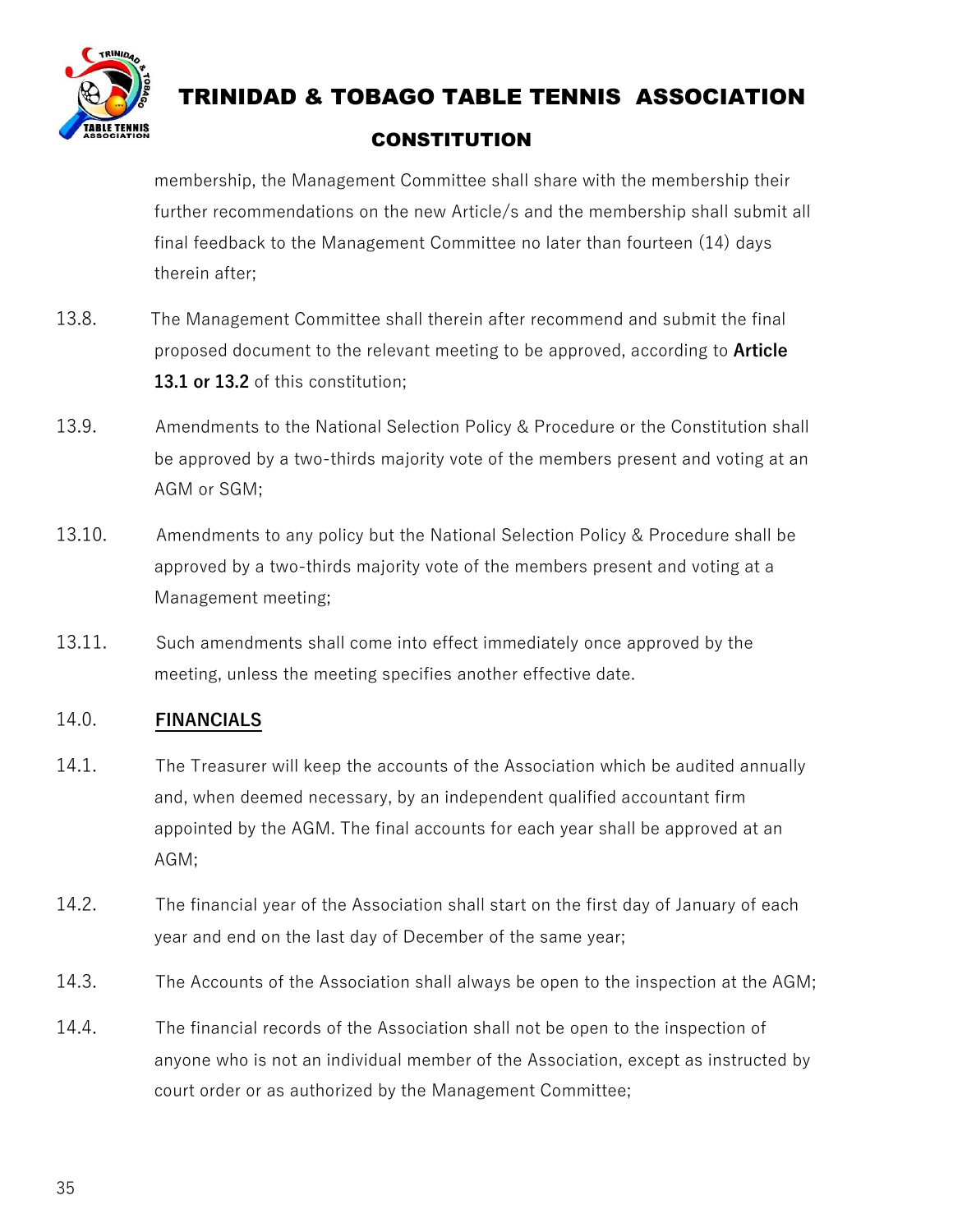

- 14.5. All financial expenditure exceeding \$10,000, with the exception of monthly recurring expenses such as rent, utilities, tournament expenses, maintenance and salaries shall be approved by the Management Committee, with at least two-thirds majority vote of the members present and voting;
- 14.6. All loans to be acquired by the Association shall be first approved at an AGM or SGM, with at least two-thirds majority vote of the members present and voting;
- 14.7. All the Association assets of member Zones/Leagues/Groups are the property of the Association and shall remain so in the event of dissolution of any such Zone/League/Group.

#### **15.0. Anti-Doping Compliance**

- 15.1. The Association shall adhere to the principles, intent and spirit of the World Anti-Doping Code as updated from time to time and shall incorporate, whether by reference or otherwise, the provisions of the Trinidad and Tobago Anti-Doping Rules.
- 15.2. The Association shall also comply with the provisions of the Anti-Doping in Sport Act, when enacted, and shall be amenable to the jurisdiction given to TTADO under the said Act.
- 15.3. Non-compliance with the World Anti-Doping Code, the Trinidad and Tobago Anti-Doping Rules and/or the Anti-Doping in Sport Act may result in a loss of future Government support, whether financial or non-financial, for the Association and/or a loss of its recognition by the Government as a National Governing Body.

#### **16.0. Child Protection Policy**

- 16.1. The membership shall be guided by the National Child Protection policy in all such matters
- 16.2. The Association shall ensure that it has adopted appropriate and up-to-date child protection policies in keeping with international best practice in child protection schemes.